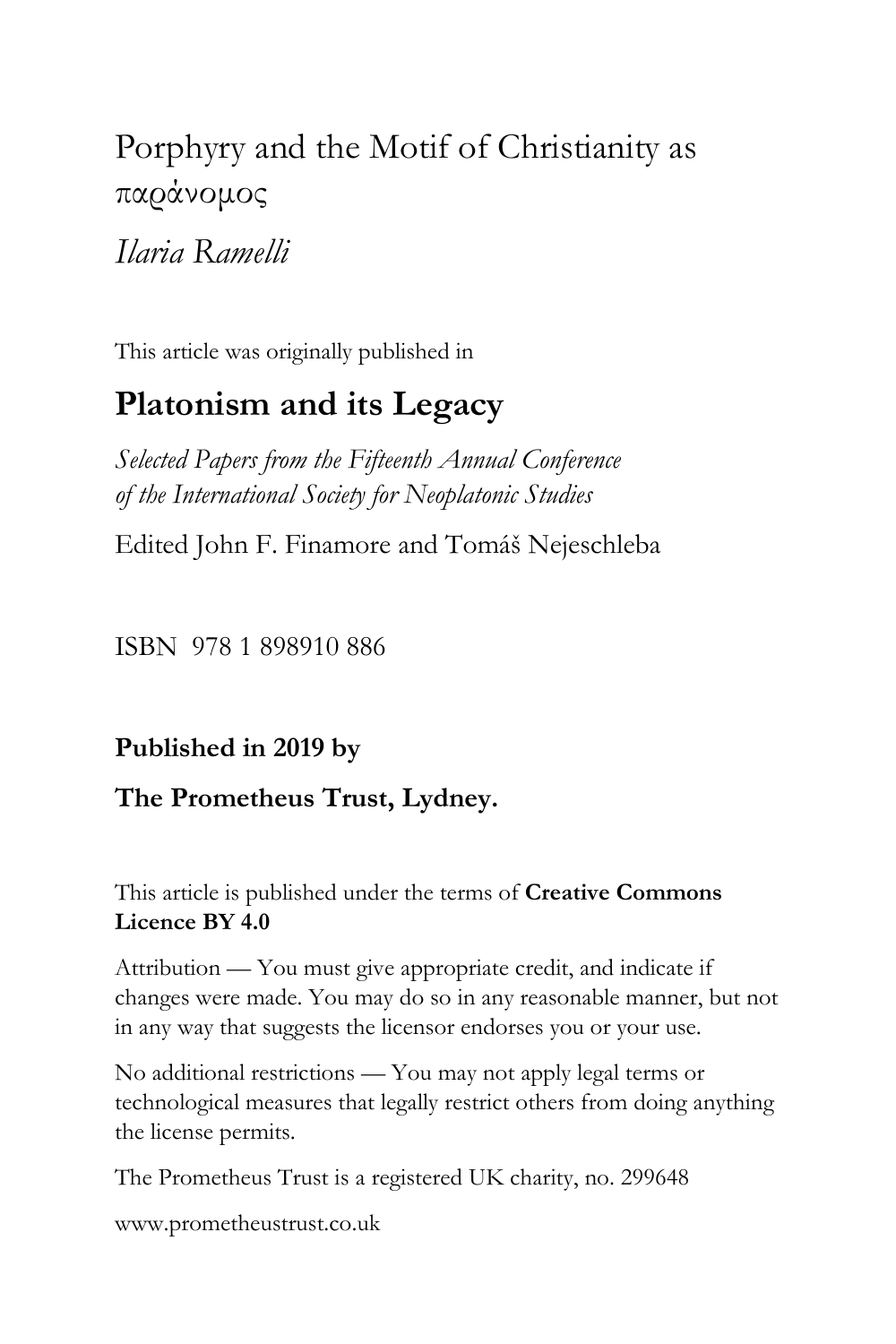## Porphyry and the Motif of Christianity as παράνομος<sup>[1](#page-1-0)</sup>

#### Ilaria Ramelli

#### 1. Porphyry and the Description of Christianity as παράνομος

 Porphyry, the Neoplatonist disciple of Plotinus, had frequented the Christian Origen in his youth—as he himself declares (*C.Chr.* F39) and might have been a Christian when young, as stated by Socrates HE  $3.23$  $3.23$  $3.23$ ;<sup>2</sup> we shall discuss this below. But later, unlike Plotinus, Porphyry became the harshest anti-Christian polemicist, although nowhere does he overtly advocate a violent persecution of Christians. Indeed, Augustine—who has the merit to have preserved parts of Porphyry's lost but very important *De regressu animae*, although probably in a distorted way—described Porphyry as "the most illustrious philosopher among the pagans" and "the most learned of the philosophers, though the most bitter enemy of the Christians" in *CD* 22.3 and 19.22 respectively. In this connection, Porphyry seems to have insisted to an extraordinary degree on the nature of Christianity as intrinsically opposed to the Roman laws, meaning the laws of the Roman Empire; but at the same time he also implied that Christianity was against the divine laws. This motif of Christianity as παράνομος in the former sense stemmed from the pre-Constantinian age. Whether Christianity was outlawed and the legal basis for anti-Christian persecutions in the Roman Empire is an issue that has been hotly debated among scholars,<sup>[3](#page-1-2)</sup> and to which Porphyry himself, or a

<span id="page-1-0"></span><sup>&</sup>lt;sup>1</sup> Warmest thanks to the editors and to the reader, whose comments helped much to strengthen the arguments of this paper.

<span id="page-1-1"></span><sup>2</sup> Simmons (2015), with my review in *CJ* 2017.05.02, thinks that Porphyry was a Christian for some time (when he also was a disciple of Origen), a position also supported by Kinzig (1998).

<span id="page-1-2"></span> $3$  E.g., Sherwin-White (1952); Wlosok (1959); Ste. Croix (1963). According to Timothy Barnes, since the basis of Roman law was the *mos maiorum,* what Christianity was perceived to threaten was precisely the *mos maiorum*. Barnes (1968) 50 does not think that there was a specific pronouncement either of the senate or of some emperors; Rome had no uniform legal code pertaining to foreign cults.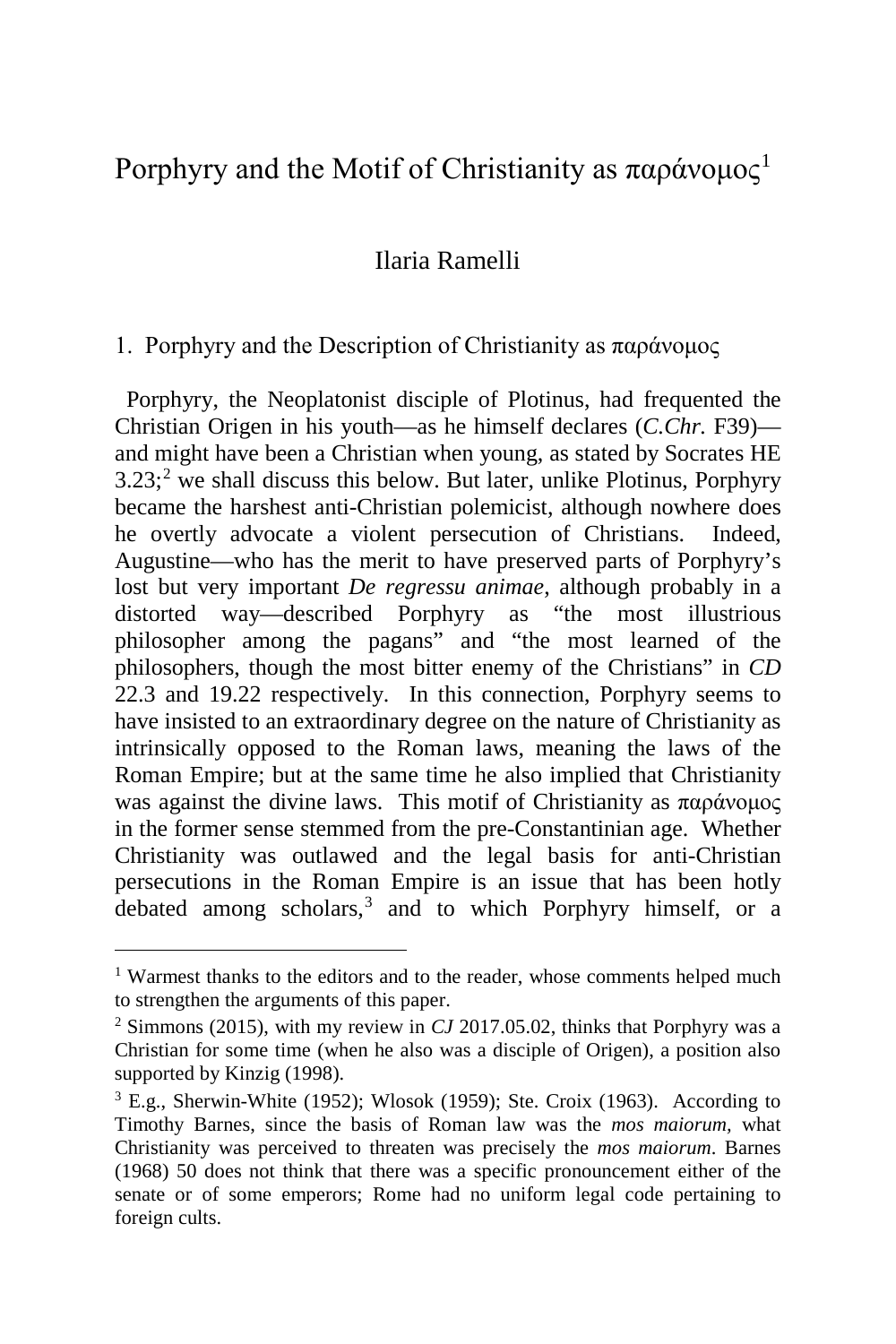Porphyrian polemicist, as we shall see, could contribute some clarification.[4](#page-2-0)

 In Porphyry's judgment on Origen in the third book of his work *Against the Christians*, F39 von Harnack, reported word for word by Eusebius (*HE* 6.19.4-8), Origen is said to have begun to live παρανόμως only after he "inclined towards the barbarian daring crime" (πρὸς τὸ βάρβαρον ἐξώκειλεν τόλμημα) and began to read and comment allegorically on the Bible. Thus, his relation to Christianity comes to the fore here: Porphyry states that Origen began to live παρανόμως after he embraced Christianity. This is the same move, in the opposite sense, that Porphyry ascribes to Ammonius, Origen's master, as we shall see in the next paragraphs.

 In the same fragment, Porphyry appreciated Origen's status as a Hellene philosopher, especially in metaphysics and theology, but sharply criticized his being a Christian and, as such, "living παρανόμως".[5](#page-2-1) Τhe adverb means "illegally" (LSJ s.v. παρανόμως, as in Antipho 5.94 and Thucydides 3.65), that is, "against the laws" as opposed to "according to the law(s)" (κατὰ νόμους), as in Plato's *Politicus* 302E. In legal documents, παράνομα γραφεῖν or εἰπεῖν means to propose a "illegal" or "unconstitutional" measure,<sup>[6](#page-2-2)</sup> and τὸ παράνομον means "illegality, what is illegal" in Aeschines 3.197. Consistently, the first meaning of παρανομία is "transgression of the law, illegality" (even personified in Polybius 18.54.10), and secondary meanings are "transgression of decency or order". In Christian authors, from Origen—well known to Porphyry—onwards, virtually all uses of παρανομία refer to behaving against the law of God, e.g. Origen *Cels.* 8.33 referring to demons, just like Cyril of Jerusalem *Catech.* 19.4 and Athanasius *Ep. encycl.* 2.225C on heresy as transgressing God's law; or else παρανομία refers to humans transgressing the law of God and piety towards God (ἀσέβεια ἡ εἰς θεὸν καὶ παρανομία, *Const. Apost.* 6.27.8). It also refers to breaking

<span id="page-2-0"></span><sup>4</sup> See Ramelli (2014).

<span id="page-2-1"></span><sup>5</sup> On this passage see, among much scholarship, Böhm (2002) 7-23; Zambon (2003); full analysis in Ramelli (2009; forthcoming, Ch.1); see also Grafton and Williams (2006) 63-65; Ramelli (2006); on Porphyry's attitude toward Christianity Schott (2005). For a *status quaestionis* on Porphyry's work *Against the Christians* see Berchman (2005); Johnson (2013), also on the whole of Porphyry's attitude towards religions and Hellenism; Morlet (2001); Männlein-Robert (2017).<br><sup>6</sup> *Dig.* 21.182-183; 18.13, but already Aeschines 3.197: παρανόμων γραφή, and

<span id="page-2-2"></span>similar expressions ibid. 3.31; Lysias 18.14; see also LSJ s.v. παράνομος.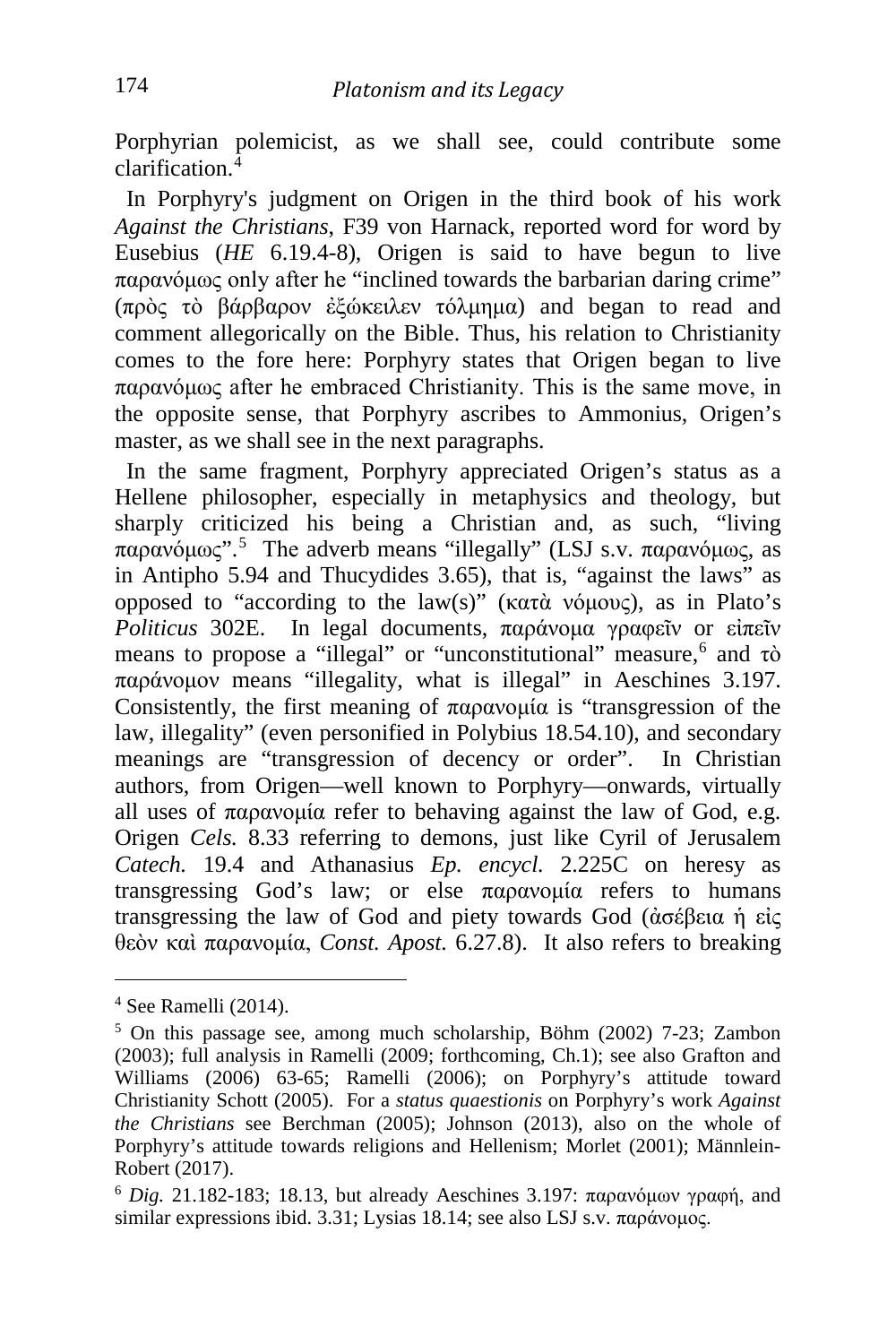both human and divine law, such as in Cain's murdering of his brother (John Chrysostom *Paralyt.* 5.3.42C).

 Παρανόμως, therefore, in Porphyry's passage may refer both to the divine law and to the legislation of the Roman Empire, which aimed at the preservation of *pax deorum.* Through the ideal of *pax deorum*, the laws of the Empire and the divine laws tended to converge: the close relation between religion and the Roman Empire has been the object of a number of studies from different angles; most recently, for instance, by Clifford Ando.<sup>[7](#page-3-0)</sup> The notion of *pax deorum* is the gist of the relation between religion and politics in the Roman universal empire. Libanius, *Or*. 30.33, expressed very well the idea that the Roman Empire was based on *pax deorum*, when he stressed that the stability of the empire depended on the religious sacrifices performed in Rome. This is further confirmed by a somewhat earlier historical source, Cassius Dio in the Severan age, who clearly connected ancestral religious practices, that is, "pagan" traditional cults, with the political stability of the Roman Empire (Dio Cass. 52.36). Confirming the interconnection of religious and political in the concept of *pax deorum*, Jeremy Schott can remark that "the notion that the safety and success of the empire depended on the traditional worship of the gods was shared by emperors and intellectuals."[8](#page-3-1) This is why Tertullian at the beginning of the third century complained that Christians were deemed responsible for the breaking of the *pax deorum*.

 Porphyry, after disapproving the application of philosophical allegoresis to Scripture—which according to him could not conceal deep philosophical truths to be discovered by means of philosophical allegoresis, contrary to what Origen (but also Amelius) maintained<sup>[9](#page-3-2)</sup>states that the initiator of this absurd method  $(α$ τοπία) was Origen, whom he describes as illustrious for his writings still in Porphyry's own day. Porphyry states that he met Origen when he was young, probably in Caesarea: Porphyry was born in 232/3, and Origen died around 255, as a result of the tortures inflicted on him during Decius' persecution.[10](#page-3-3) Therefore, Porphyry was twenty-two or younger when

<span id="page-3-0"></span> $7$  Ando (2016).

<span id="page-3-1"></span><sup>8</sup> Schott (2005) 312.

<span id="page-3-2"></span><sup>&</sup>lt;sup>9</sup> A whole controversy arose about this point among "pagan" and Christian Middle and Neoplatonists: see Ramelli (2001; 2018).

<span id="page-3-3"></span> $10$  Full discussion of the chronology of Origen's death, which could have occurred as late as 255-56, is found in Ramelli (2009).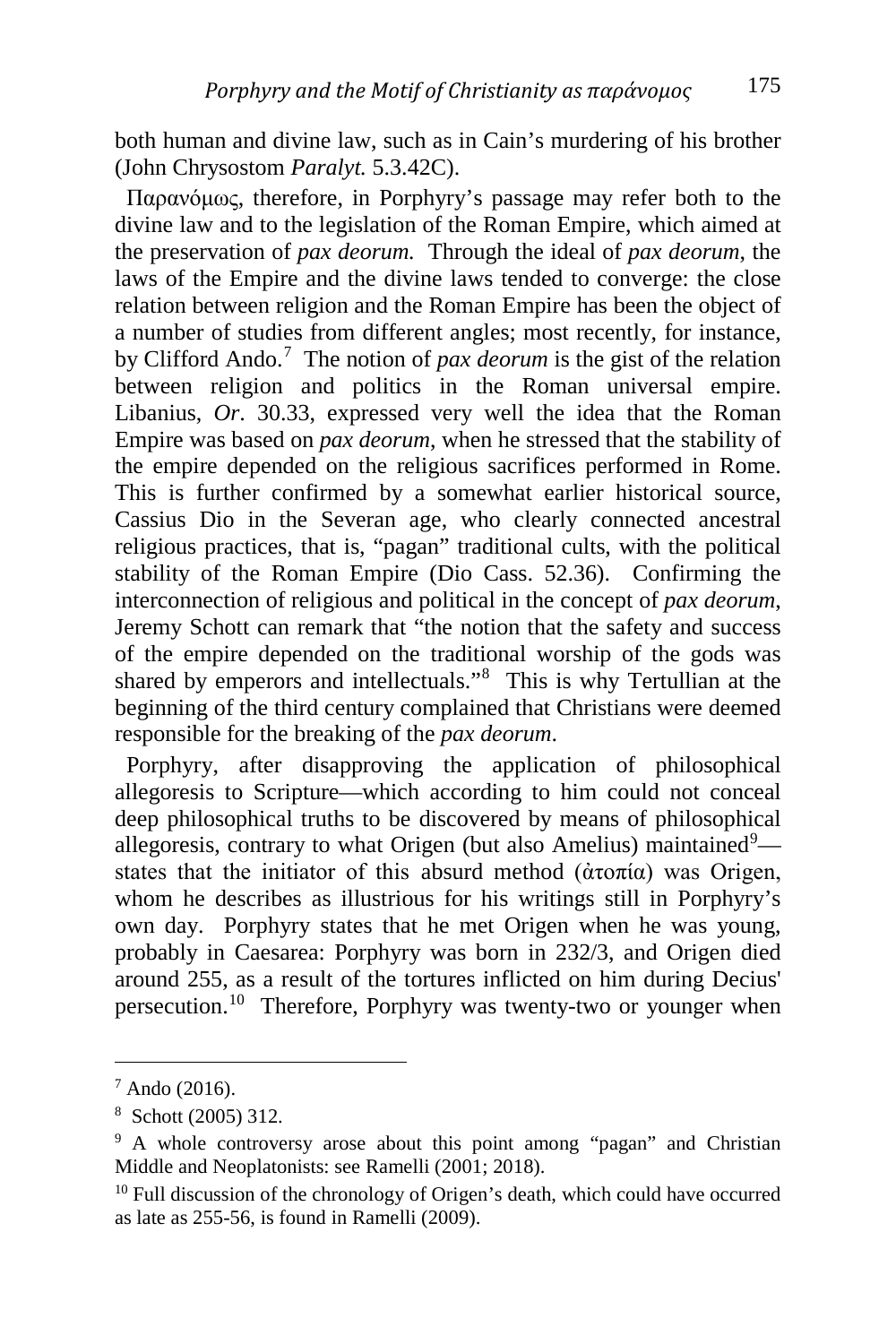he met Origen. We cannot know whether he was a Christian at that time, as may be suggested by Socrates  $HE$  3.23<sup>[11](#page-4-0)</sup> and by Porphyry's good knowledge of Scripture—reflected in his polemic in *Against the Christians* and elsewhere—but he is not mistaken when identifying Origen with a disciple (ἀκροατής, *HE* 6.19.6) of Ammonius Saccas, the inspirer of Neoplatonism as "the Socrates of Neoplatonism,"[12](#page-4-1) and teacher of Plotinus as well, in Alexandria.<sup>[13](#page-4-2)</sup>

 Porphyry in the same fragment remarks that Ammonius, the teacher of Origen, was a Christian, but, after studying philosophy, he changed his way of life conformably to the laws. The parable is the opposite of that which he depicts for Origen: whereas Ammonius had Christian parents and was brought up as a Christian, but when he received philosophical instruction he changed his way of life, Origen was a Greek and received Greek education, but converted to Christianity. Porphyry does not say that Ammonius became a "pagan" or rejected Christianity, but that "when he became wise and devoted himself to philosophy, he immediately began to *behave according to the laws*" (πρὸς τὴν κατὰ νόμους πολιτείαν μετεβάλετο)*.* As mentioned above, κατὰ νόμους was regularly used as the opposite of παρανόμως, and Porphyry also uses these expressions as the opposite of one another: παρανόμως with reference to Origen after "inclining" towards Christianity and devoting himself to the allegorisation of the Bible, and κατὰ νόμους with reference to Ammonius once he embraced philosophy. Ammonius then began to behave "according to the laws"—legally as opposed to illegally; in conformity with both the laws of the Empire and, related to the former by means of the concept of *pax deorum*, also the laws of the gods. This double connotation has been argued by Ilaria Ramelli for Porphyry himself,<sup>[14](#page-4-3)</sup> and seems true in the case of Celsus as well, Porphyry's inspirer, who depicted

<span id="page-4-0"></span><sup>&</sup>lt;sup>11</sup> In *HE* 3.23 Socrates relates the anecdotic account that Porphyry was beaten by some Christians in Caesarea, as a consequence of which he abandoned Christianity and wrote his work against the Christians, where he displayed a thorough knowledge of Scripture. Socrates indicates to have drawn his information from Eusebius' refutation of Porphyry (*Against Porphyry*). So also Kofsky (2000) 71-72*.*

<span id="page-4-1"></span><sup>&</sup>lt;sup>12</sup> So Dodds and Dillon (2016).

<span id="page-4-2"></span><sup>&</sup>lt;sup>13</sup> Ramelli (2009; 2017). Virtually all scholars agree that Ammonius Saccas was the common teacher of both Plotinus and Origen, which is strongly supported by Porphyry, Nemesius, and other ancient sources.

<span id="page-4-3"></span><sup>&</sup>lt;sup>14</sup> Ramelli (2009).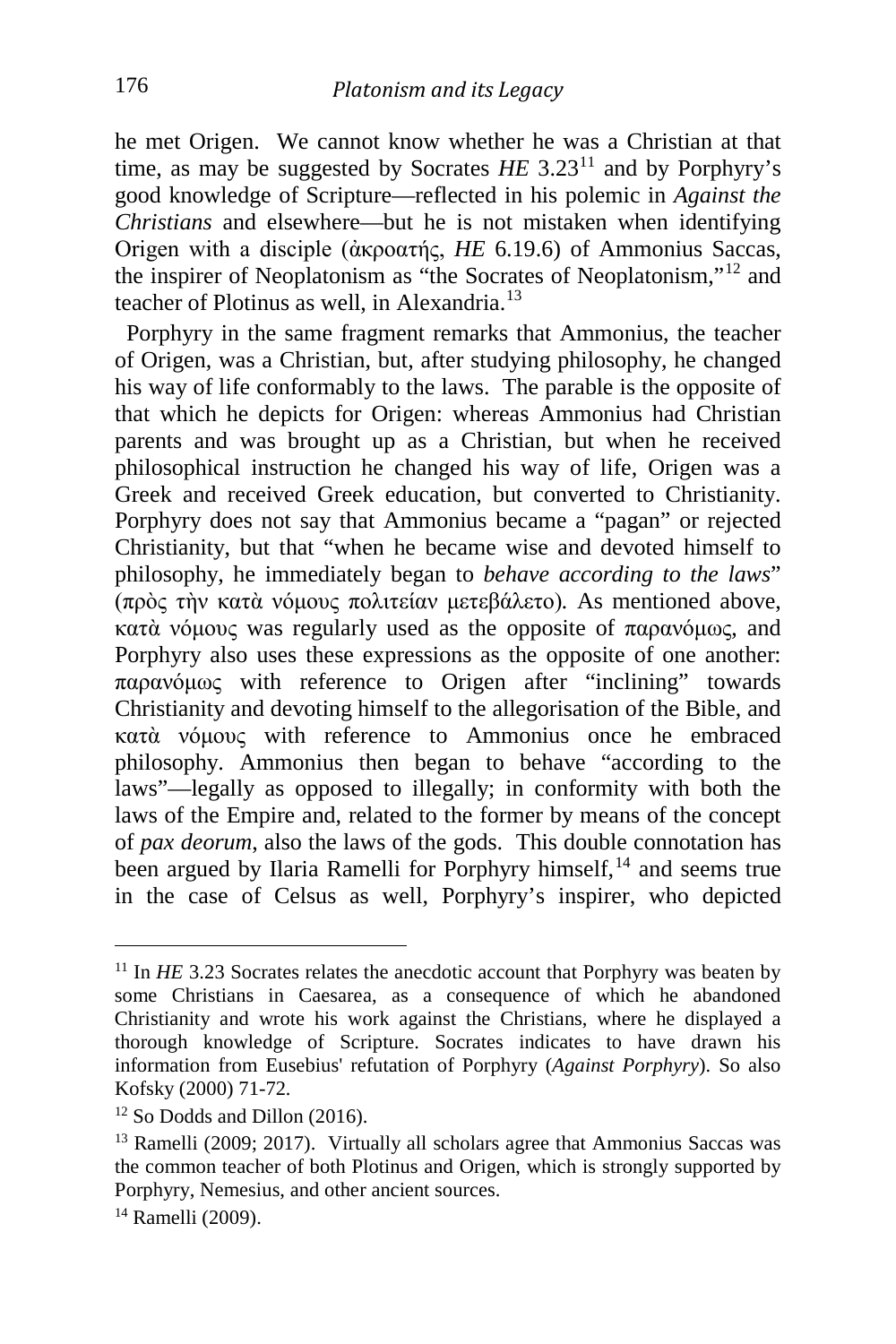Christianity as a threat both to Hellenism and to the Roman Empire, as Michael Frede rightly noted.<sup>[15](#page-5-0)</sup> The idea of opposition to the laws of the Empire (παρανομία) is strong in both Celsus and Porphyry, and Celsus repeatedly and overtly alludes to the persecutions the Christians were suffering at the hands of the Empire—in his case, during Marcus Aurelius' persecution. Both Celsus and Porphyry clearly speak of a political concept of παρανομία, which in turn was immediately linked to its religious notion.

 For Porphyry wrote when Christianity was illegal in the Empire and Christians could be executed qua Christians; therefore, Christianity was παράνομος, against the law of the Roman Empire. Indeed, it is no accident that it is precisely Porphyry, or an author closely inspired by him, who attests, together with Tertullian, to the *senatusconsultum* that made Christianity an illegal *superstitio* (*superstitio nova et malefica* in Suetonius' description, *Nero* 6.2) instead of a legal *religio* in the Roman Empire, as we shall see below.<sup>[16](#page-5-1)</sup> The distinction between *religio* and *superstitio* was defined already by Varro: *religio* implies revering the deities as parents without fearing them as enemies; *superstitio*, negatively connoted, implies fearing them as enemies.<sup>[17](#page-5-2)</sup>

 Here I am not concerned with the historicity of this *senatusconsultum*, which is very much debated, but with how it was construed and utilised by both "pagan" and Christian sources in their definitions of religious and philosophical identities and allegiances.

 The idea that Christianity was "against the law" (παράνομος) and therefore the Church was incompatible with the Empire appears clearly in Porphyry's intellectual profile of Origen in the same fragment

<span id="page-5-0"></span><sup>15</sup> Frede (1997) 220.

<span id="page-5-1"></span><sup>16</sup> The expression *religio licita* is by Tertullian, who refers it to the Jewish religion in *Apol.* 21.1, and according to some scholars was even coined by him. See Rajak (1984); others think that Judaism was indeed recognised as legal religion (*religio licita*) from Julius Caesar onwards, unlike Christianity: see Josephus *AJ* 14.2111-28; Smallwood (2001) 539; Sordi (2004). Zollschan 2016, 107-133, thinks there was no *foedus*, but only *amicitia* between the Jews and Rome. The category *religio licita* is translated as "approved religion" by Rüpke (2007) 35. According to Frend (1967) 106, "a *religio* was *licita* for a particular group on the basis of tribe or nationality and traditional practices, coupled with the proviso that its rites were not offensive to the Roman people or its gods."

<span id="page-5-2"></span><sup>17</sup> *A superstitioso dicat timeri deos, a religioso autem tantum uereri ut parentes, non ut hostes timeri* (*ap.* Augustine *CD* 6.9.2).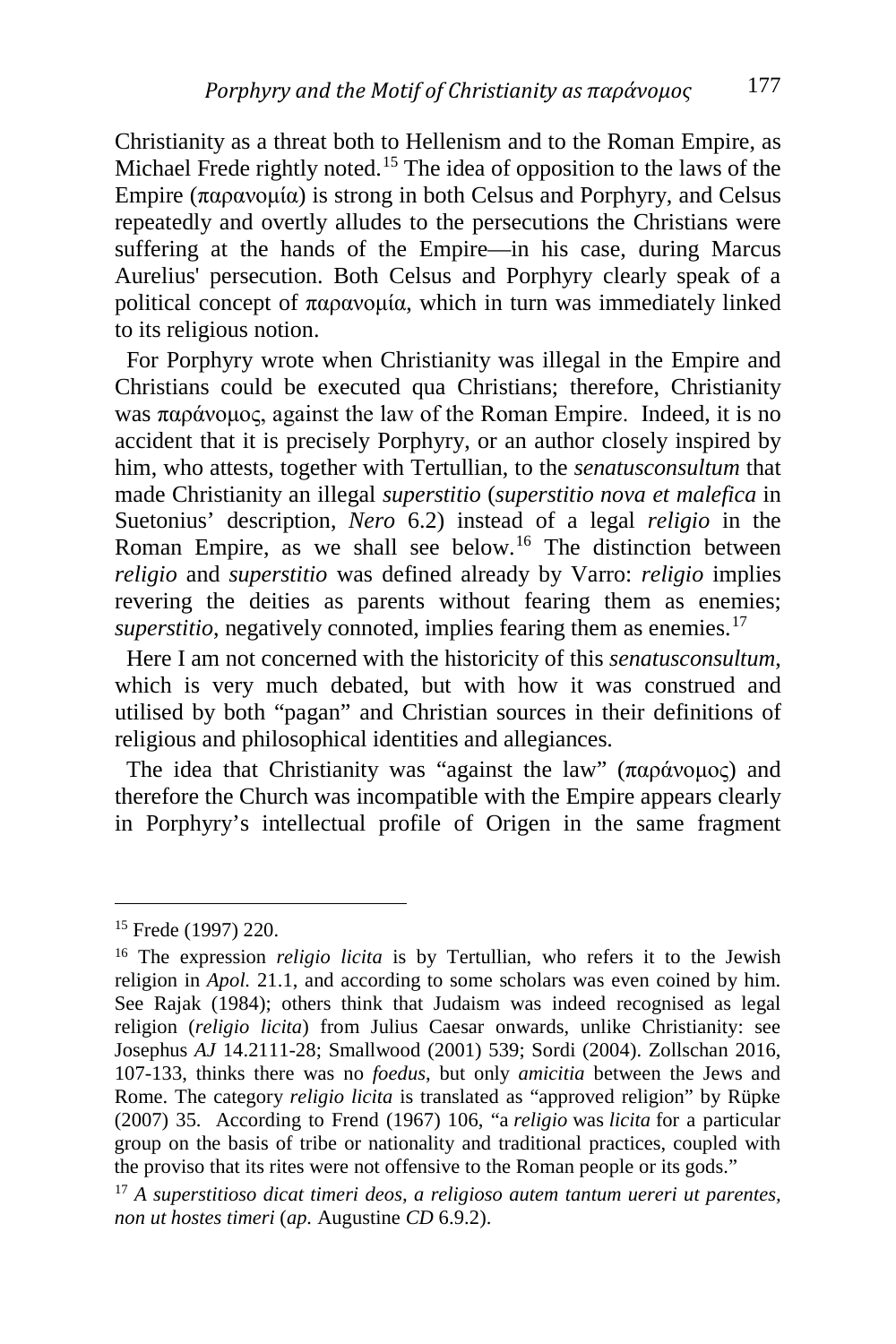(F39): Origen, we are told, had Greek parents<sup>[18](#page-6-0)</sup> and was trained έν "Ελλησιν λόγοις, but then "he inclined towards the barbarian crime" (πρὸς τὸ βάρβαρον ἐξώκειλεν τόλμημα). Note the designation of Christianity as a shameful crime (τόλμημα) and the distinction introduced by Porphyry at this point between Origen's way of life, which was against the law in that it was Christian, and Origen's philosophy, which was Greek: Κατὰ μὲν τὸν βίον *Χριστιανῶς* ζῶν καὶ *παρανόμως*, κατὰ δὲ τὰς περὶ τῶν πραγμάτων καὶ τοῦ θείου δόξας ἑλληνίζων τε καὶ τὰ ῾Ελλήνων τοῖς ὀθνείοις ὑποβαλλόμενος μύθοις. Porphyry is claiming that in metaphysics and theology Origen was a Greek philosopher, and indeed he studied these disciplines at Ammonius Saccas," and he interpreted Scripture in the light of philosophy—which Porphyry represents as an absurdity, but in fact was what Philo had already done (although neither Porphyry nor Celsus acknowledged this antecedent, since they wanted to construe Christianity as a reaction against Judaism, from which it issued). The list of Origen's favorite readings in philosophy offered by Porphyry in the continuation of this fragment<sup>[19](#page-6-1)</sup> corresponds to the authors read by Plotinus and his disciples. There are Plato, Middle Platonists and Neopythagoreans, and Stoic allegorists, from whom Porphyry says that Origen inherited his allegorical hermeneutics and illegitimately applied it to the Bible. Note that Porphyry distinguishes Origen's theology or philosophy concerning the Deity and things divine, which he deems "Greek" and good, and Origen's lived religion, which he deems παράνομος: this had nothing to do with what Origen thought concerning God, which was the same as "pagan" Neoplatonists thought according to Porphyry, but with how Origen behaved; probably his abstention from sacrifices and public ceremonies was the main element considered to be  $\pi \alpha \rho \dot{\alpha}$  against the law of the gods and of the Empire.

 Given Porphyry's insistence on the representation of Christianity as illegal and clashing with the laws of the Roman Empire as well as with the laws of the gods—who, through the *pax deorum*, guaranteed the very existence and prosperity of the Roman Empire—scholars such as Elizabeth DePalma Digeser and Michael Simmons think that Porphyry

<span id="page-6-0"></span><sup>&</sup>lt;sup>18</sup> This does not necessarily contradict Eusebius' account on Leonides the martyr as Origen's "so-called" (λεγόμενος) πατήρ, although Eusebius soon after insists that Origen's parents were Christian (*HE* 6.19.10).

<span id="page-6-1"></span><sup>&</sup>lt;sup>19</sup> All analysed and related to their reception in Origen and Plotinus by Ramelli (2009).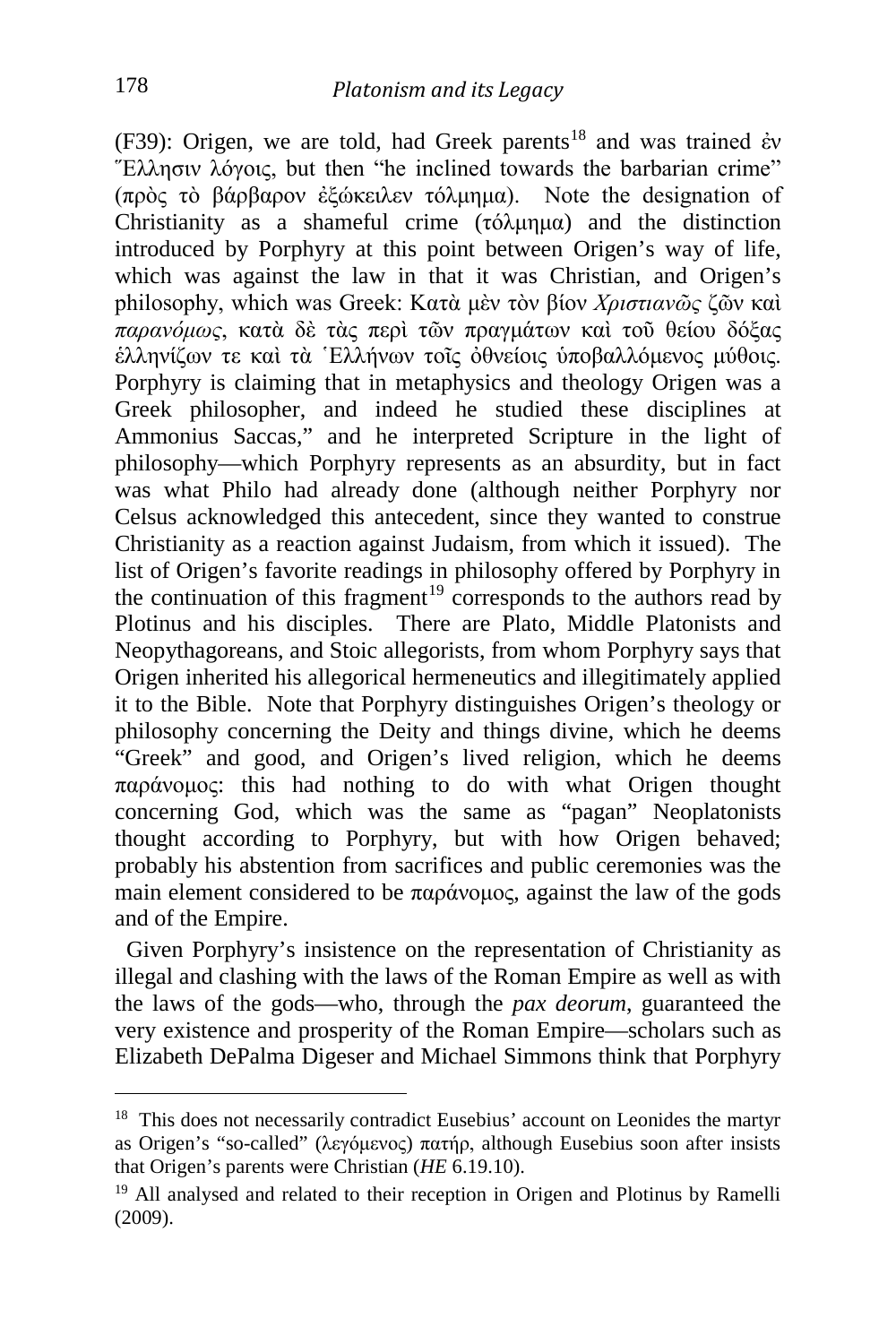played some role in the imperial anti-Christian persecution of Diocletian and likely took part in the 302 CE imperial conference at Nicomedia that prepared this persecution. For Porphyry, "the presence of so many polluted people [i.e. Christians] within Rome's cities endangered the empire."<sup>[20](#page-7-0)</sup> The Nicomedia meeting with Diocletian, which was an important premise for the persecution, was attended by a philosopher, preacher of abstinence, pamphleter, and priest of the highest God (Lactantius *Inst.* 5.2.12), identified by Robert Louis Wilken and Elizabeth Digeser with Porphyry, while Barnes and Udo Hartmann reject this identification.<sup>[21](#page-7-1)</sup>

 On Timothy Barnes' interpretation, followed by Michael Simmons, "Porphyry argued that the profession of Christianity ought to be a capital crime,"<sup>[22](#page-7-2)</sup> precisely going against the Roman laws (and this is why Simmons, like Digeser, but unlike Johnson and Matthias Becker, thinks that Porphyry somehow promoted Diocletian's anti-Christian persecution: "There is little doubt that Porphyry, who by this time had gained the reputation as the leading anti-Christian philosopher in the empire, was called to the imperial conference in AD 302, whose distinct purpose was to discuss what the imperial government must do with the Christians."[23](#page-7-3) Indeed, in *Against the Christians* F39—a rather

<span id="page-7-0"></span><sup>&</sup>lt;sup>20</sup> Digeser (2016) 23; see also Digeser (2012) 146–63, 173–88; Simmons (2015). I treated this point at a lecture at Cambridge University, January 2017: many thanks to the audience and discussants, especially Rosamund McKitterick, Tom Hieron, and Isidoros Katsos.

<span id="page-7-1"></span><sup>21</sup> Wilken (1984) 134-137; Digeser (2000) 93-107; Barnes (1973) 438-439; (1994) 59; Hartmann in Männlein-Robert (2017) 208-215.

<span id="page-7-2"></span><sup>22</sup> Simmons (2015) 65; cf. Barnes (1981) 21-22.

<span id="page-7-3"></span><sup>23</sup> Simmons (2015) 137 (from which I drew the quotation) and *passim*; vs Johnson (2013). Becker (2016) 57 thinks Porphyry had a political agenda, but never helped plan the Great Persecution. Becker usefully provides a new edition of Porphyry's fragments from *Against the Christians,* but his decision to leave out Macarius' fragments is heavily contested e.g. by Goulet in his review (2016): "it is with Porphyry's otherwise well attested fragments that they offer the most exact parallels, sometimes in the very wording they use, as Becker must often acknowledge, since he quotes extensively and translates in his commentary at least twenty-two of Macarius' objections as close parallels to the fragments of his edition, and refers to many others. In fact, most of the other objections of the *Apocriticus* offer similarities with authenticated fragments, and it is difficult to find a better source for them than Porphyry." Likewise the review by Granger Cook (2017) 2: Becker's decision to drop Macarius' fragments "detracts from the value of the book." Another recent translation, but based on Harnack's edition, with Greek, Latin and German facing texts and some fragments added, is by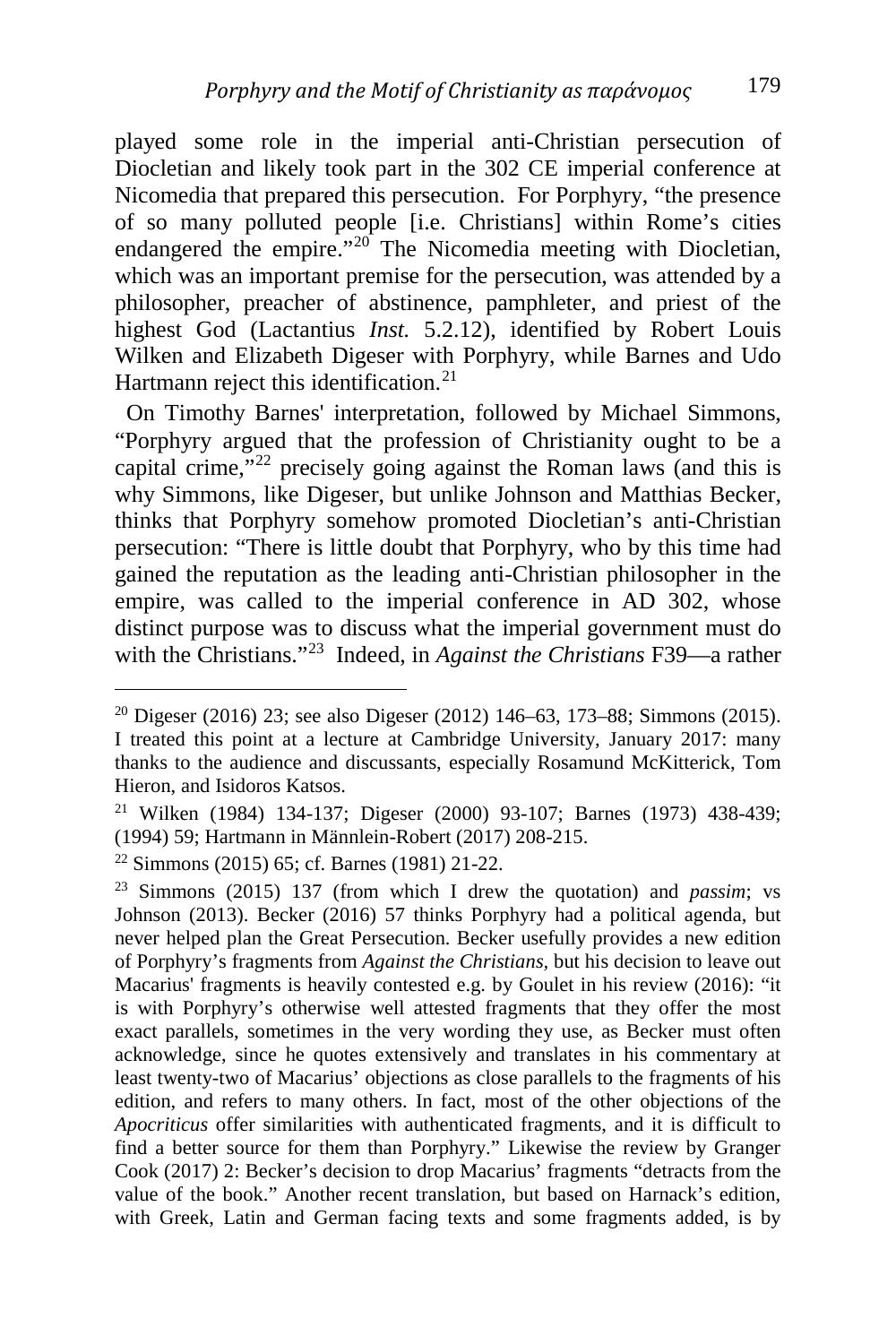"safe" fragment, cited verbally by Eusebius—Porphyry called Christianity a "shameful crime," as I pointed out, and in a nonfragmentary work of indisputable paternity as well, the *Letter to Marcella*, he stated that the most important fruit of piety consisted in honoring the divinity "according to the ancestral customs," namely "pagan" religious traditions (κατὰ τὰ πάτρια, *Ep. ad Marc.* 18). Τhe religious and the political ambits are clearly interconnected here, as they also are in the aforementioned Roman notion of *pax deorum,* and as they must have been in Porphyry's characterisation of Christianity as παράνομος. However, an explicit exhortation to persecute the Christians or have recourse to violence against them is nowhere to be found in Porphyry's extant corpus—as well as in Plotinus' *Enneads* or in reports about Plotinus. (This, indeed, would square well with the consideration that both Plotinus and Porphyry were probably disciples of Christians: Plotinus of Ammonius Saccas, and Porphyry of Origen, besides Plotinus himself. But we cannot examine here the probability and the implications of such a hypothesis.)

 Shortly afterwards, Eusebius—a great admirer of Origen and the very source that reports Porphyry's fragment on Christianity παράνομος responded to the argument that Christianity was against the law. For example, in *Theophania* 5.17 he contended that the law of Christ had converted all peoples from every lawless kind of life. So the good law is the Christian law, while all other laws, and especially "pagan" laws, are the real lawlessness. The accusation of παρανομία leveled against Christianity is here turned upside down. Notably, here as elsewhere (*Theoph.* 2.76, *PE* 6.10), Eusebius was relying on Bardaisan's treatise against Fate, whose arguments are also known in the form of the *Book of the Laws of Countries*, among which the Christian law is prominent—and Bardaisan's thought was likely known to Origen, and surely to his followers, including Eusebius, Didymus, and Gregory of Nyssa, as well as to Porphyry, who quoted word for word a theologico- $cosmological fragment from a work by Bardaisan.<sup>24</sup> But of course$  $cosmological fragment from a work by Bardaisan.<sup>24</sup> But of course$  $cosmological fragment from a work by Bardaisan.<sup>24</sup> But of course$ 

<span id="page-8-0"></span><sup>24</sup> Analysis and arguments in Ramelli (2009a).

Muscolino (2009). Richard Goulet and Michael Simmons agree that the parallels between Macarius' Hellene and Porphyry are more numerous and significant than those with any other 'pagan' polemicist: Goulet, *Macarios de Magnésie Le Monogénès I* (Paris, 2003), 139; Simmons (2015), 83-8. Digeser (2002) suggests the identification of Macarius' Hellene with Sossianus Hierocles, but she also maintains that the Hellene's arguments draw substantially on Porphyry's anti-Christian writings.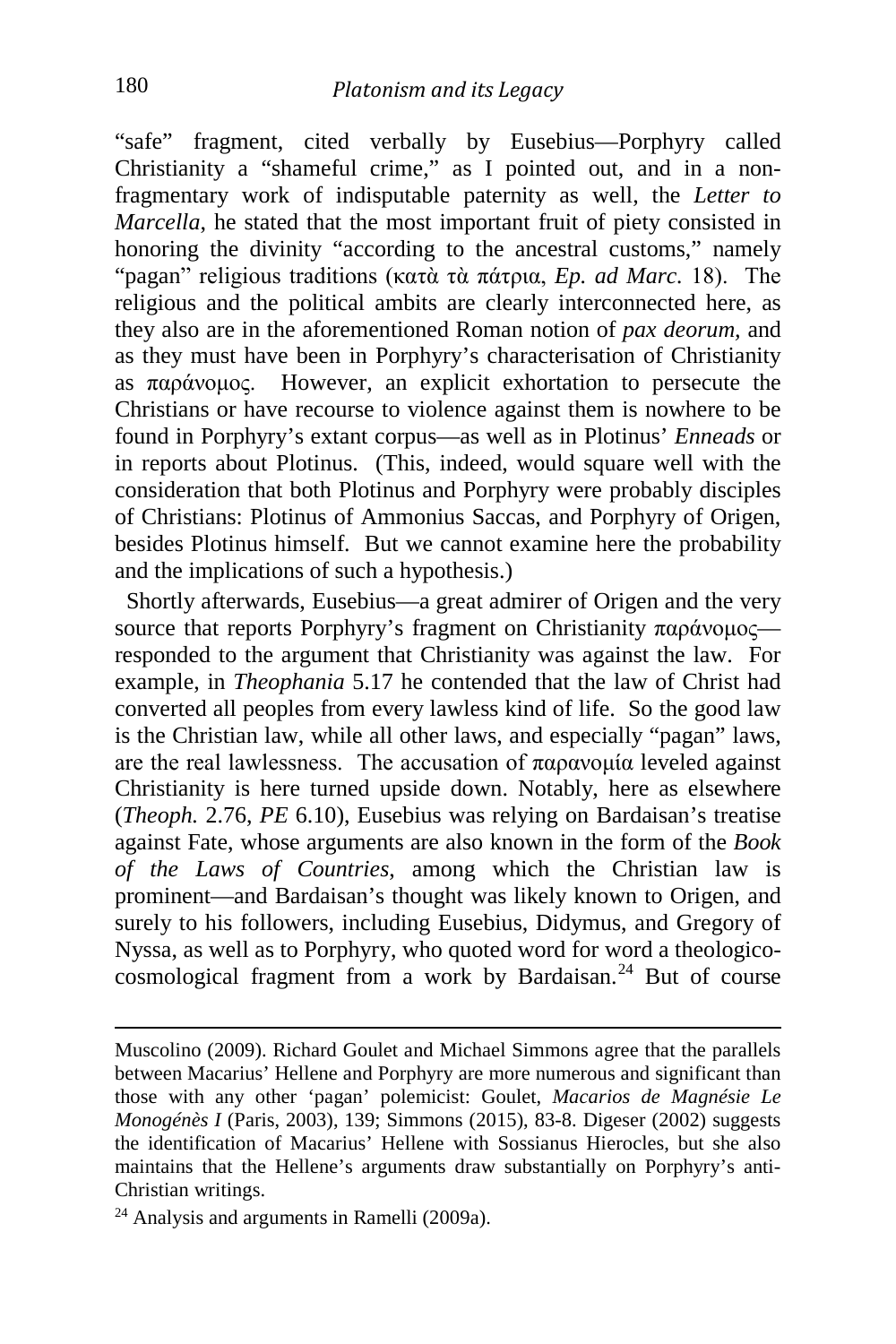Eusebius was writing when Christianity had just ceased to be against the Roman law—a very different situation from that in which both Bardaisan and Porphyry themselves were writing.

 Origen might even have suggested the inclusion of Christ in his *lararium* to Elagabalus through Julia Mamaea, who supervised the education of Alexander Severus (Herodian 5.7.5). Mamaea esteemed and invited Origen to philosophical discussions with her,  $25$  and was the niece of Julia Domna, described by Philostratus as "philosopher," surrounded by a "circle" of intellectuals (*Soph.* 622; *Apoll.* 1.3). Origen might have exerted some influence on the emperor and his positive attitude towards Christianity through Mamaea. According to the *Historia Augusta* , in his *lararium* Severus even worshipped Christ, Abraham, Orpheus, and Apollonius of Tyana, and wished "to have a temple dedicated to Christ and receive him among the deities," but was prevented by people, possibly haruspices, "who, consulting a sacrifice, found out that, if he had done so, all people would become Christians and the other temples would be abandoned" (*HA Al.Sev*. 22.4;43.7). Origen was aware that the time of absence of persecutions under Alexander, Elagabalus, and Philip the Arab would come to an end soon (*Cels.* 3.15), and indeed he died as a martyr or at least a confessor, but also envisaged a farther future in which both the Romans and the barbarians would become Christians and be protected by God—and lastly an eschatological landscape in which the Logos will conquer all souls, including "pagans" and barbarians (*Cels.* 8.68-70). The Logos at a certain point—at the eventual apokatastasis or restoration of all rational beings to the Good, the Deity, a theory of which Origen was the main exponent along with other Christian Platonists such as Gregory of Nyssa and Eriugena<sup>[26](#page-9-1)</sup>—will overcome the whole rational nature, when each *logikon* will voluntarily adhere to it (*Cels.* 8.72).

 As Eusebius knew well, indeed, Origen had already envisaged, against Celsus' line, the conversion of the empire to Christianity and the cessation of the Christians' παρανομία (their being "against the law" of the Empire). In *Cels*. 8.70, Origen claims that, if all the Romans were persuaded by the Christian preaching and prayed to the true God, then the Roman Empire would not come to and end, as

<span id="page-9-0"></span><sup>&</sup>lt;sup>25</sup> See Ramelli,  $(2009)$  received, e.g., by Markschies  $(2012)$ , 119, 138; Tzamalikos (2012) 288, 486, 505; Scott (2012) 180; Urbano (2013) 71; Karamanolis (2013) 286, 307; Martens (2015) 599, 619; Digeser (2016) 29 n.2, 31 n.42; Karamanolis (2016).

<span id="page-9-1"></span><sup>26</sup> Critical study in Ramelli (2013).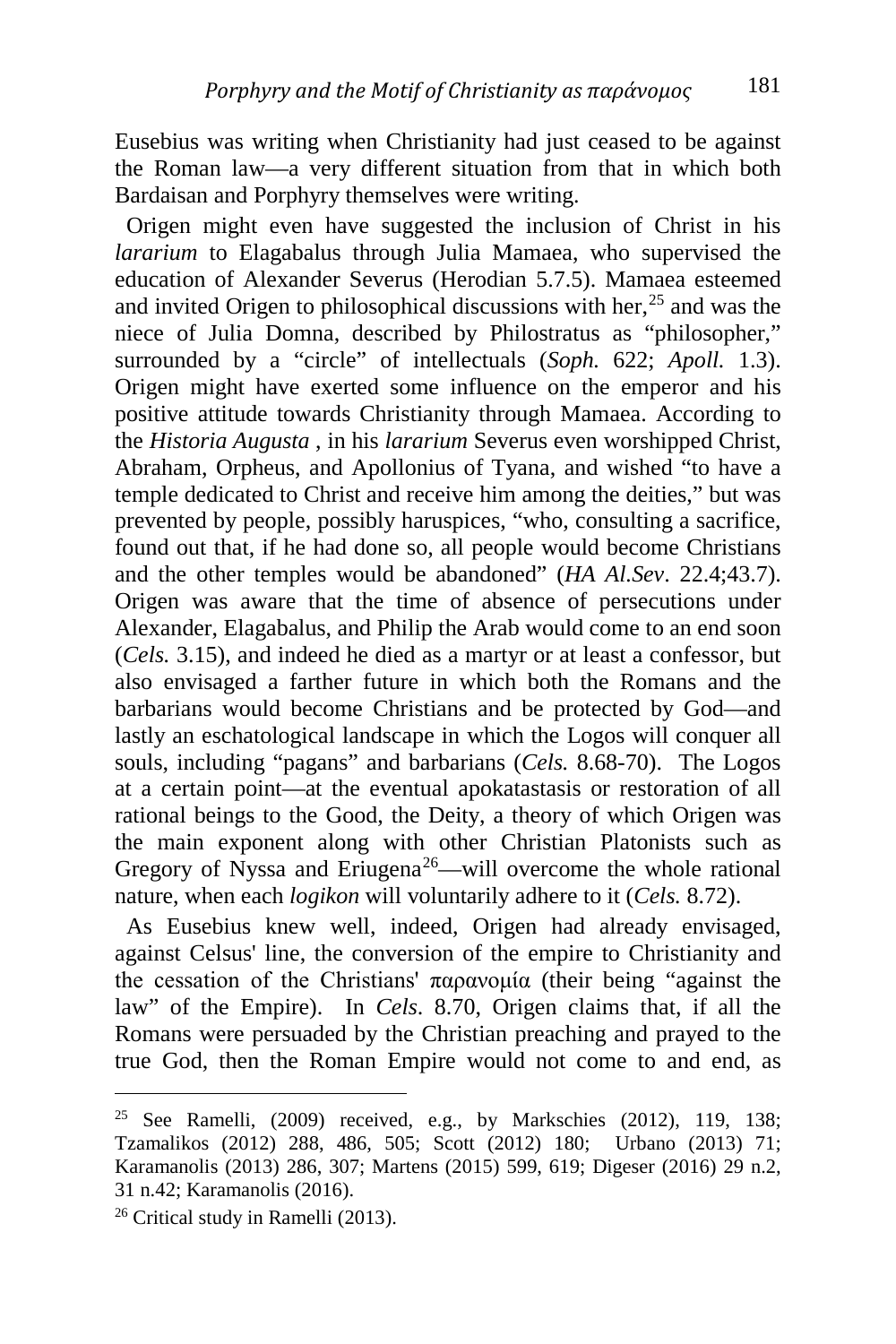Celsus maintained, but the Romans "would overcome their enemies, or would not even have any reason for fighting, because the power of God would protect them.<sup>[27](#page-10-0)</sup> In *Cels.* 2.20, indeed, Origen adopted the rhetoric of the apologist Melito concerning the providential nature of the Roman Empire demonstrated by the birth of Christ under Augustus: "God was preparing the nations for his teaching, that they might be under one Roman emperor." On the other hand, too, Origen was keenly aware of the fallible and imperfect nature not only of the Empire, even once Christianized, but even of the Church on earth.<sup>[28](#page-10-1)</sup>

 Porphyry's insistence on Christianity as παράνομος, "against the law" not only of the gods but specifically of the Empire, matches his underscoring of Jesus' condemnation to death by the Empire by "right sentencing" (*iudicibus recta sentientibus*, Porphyry *ap.* Augustine *CD*  19.23). Celsus already noted that Christians made "secret associations *contrary to the law*" and "death penalty" threatened them (Origen *Cels*. 1.1-3); the last remark clearly refers to the Roman law, not to that of the gods. Now Celsus' treatise and arguments closely inspired Porphyry. It seems also significant to me that the anti-Christian charge of "being against the law" (παρανομία) was recognized by the Origenian historian Socrates as a polemical motif that was typical of Porphyry. This is why Socrates turned this accusation against Porphyry himself, saying that he wrote συντάγματα παράνομα against the Christians, which were condemned by Constantine to destruction (*HE* 1.9.30). Socrates could do so because he was writing in a Christianised empire, in which, earlier on, Constantine, the first Christian emperor, had ordered the destruction of Porphyry's *Against the Christians.*

#### 2. Macarius' Hellene and the Reference to the Outlawing of Christianity in the Empire

 Von Harnack included in his collection of fragments from Porphyry's *Against the Christians* a passage from Macarius, *Apocriticus* 2.25(14), as F64.[29](#page-10-2) Its attribution to Porphyry himself is more doubtful than that of F39, analyzed above: Macarius' Hellene may be Porphyry or another anti-Christian polemicist inspired by him. Richard Goulet and Michael Simmons agree that the parallels between Macarius' Hellene and Porphyry are more numerous and significant than those with any

<span id="page-10-0"></span><sup>27</sup> See Duda (2014).

<span id="page-10-1"></span><sup>28</sup> See Ramelli (forthcoming), Ch. 6.

<span id="page-10-2"></span> $29$  Berchman (2005) 192-219 includes Macarius' passages as frr. 165-210.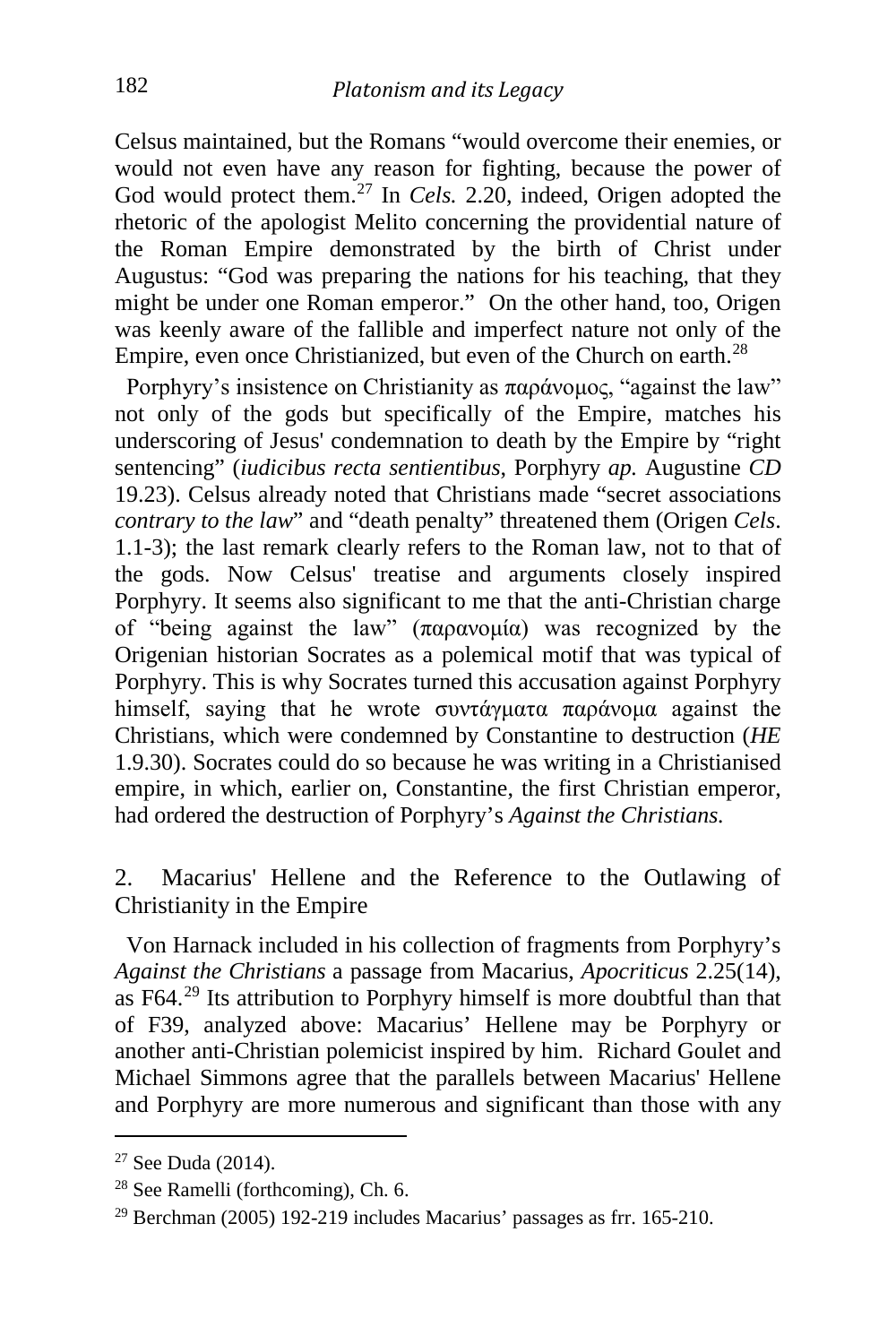other "pagan" polemicist.<sup>[30](#page-11-0)</sup> Elizabeth DePalma Digeser suggests the identification of Macarius' Hellene with Sossianus Hierocles, but she also maintains that the Hellene's arguments draw substantially on Porphyry's anti-Christian writings.<sup>31</sup> Ariane Magny shows that Porphyry's fragments from Eusebius, Jerome, and Augustine are shaped by their Christian sources; she has no treatment of Macarius, though; only a brief status quaestionis.<sup>[32](#page-11-2)</sup> As Goulet notes, there are close correspondences between the arguments brought forward by Macarius' Hellene (such as that in 3.22.4) and those by advanced by Porphyry, as cited nominally by Jerome.<sup>[33](#page-11-3)</sup>

 At any rate, Macarius' Hellene deploys exactly the same motif as Porphyry (and, as I shall show in section 3, closely parallels a report by Tertullian). After his resurrection (AD 30)—the Hellene maintains— Jesus should not have appeared to obscure people, but to politically authoritative and trustworthy people, contemporary with the facts, such as Pilate, Herod, the high priests, and especially "the Roman senate and people." Jesus' failure to appear to the senators resulted in the impossibility for them to verify his divine nature and, therefore, in a unanimous *senatusconsultum[34](#page-11-4)* that outlawed Christians on the basis of an accusation of impiety. Macarius' Hellene clearly refers to the age of Tiberius—since he speaks of people contemporary with Jesus' resurrection and mentions Pilate and Herod—and more specifically to the years after Jesus' death and resurrection:

Why is it that Jesus, after his passion and resurrection according to what you (Christians) recount—did not appear to Pilate, who had condemned him, even though he said that Jesus had committed nothing worthy of death penalty, or to Herod, the king of the Jews, or to the Jewish high priest or to many trustworthy people, contemporary with the event, and especially to *the Senate and the people of Rome*? In this way they would have been astonished by his miracles and would not have emitted, *with a unanimous senatusconsultum* [δόγματι κοινῷ]*, a sentence of death under accusation of impiety against his followers*. […] For, if he had manifested himself to notable

<span id="page-11-0"></span><sup>30</sup> Goulet (2003) 139; Simmons (2015) 83-84. Differently Barnes (1973).

<span id="page-11-1"></span><sup>31</sup> Digeser (2002; 2012).

<span id="page-11-2"></span><sup>32</sup> Magny (2014) 11.

<span id="page-11-3"></span><sup>33</sup> Goulet (2003) 93-94, 144 and passim.

<span id="page-11-4"></span>*<sup>34</sup>* On Roman *senatusconsulta* see Peppe (2012) 627-705.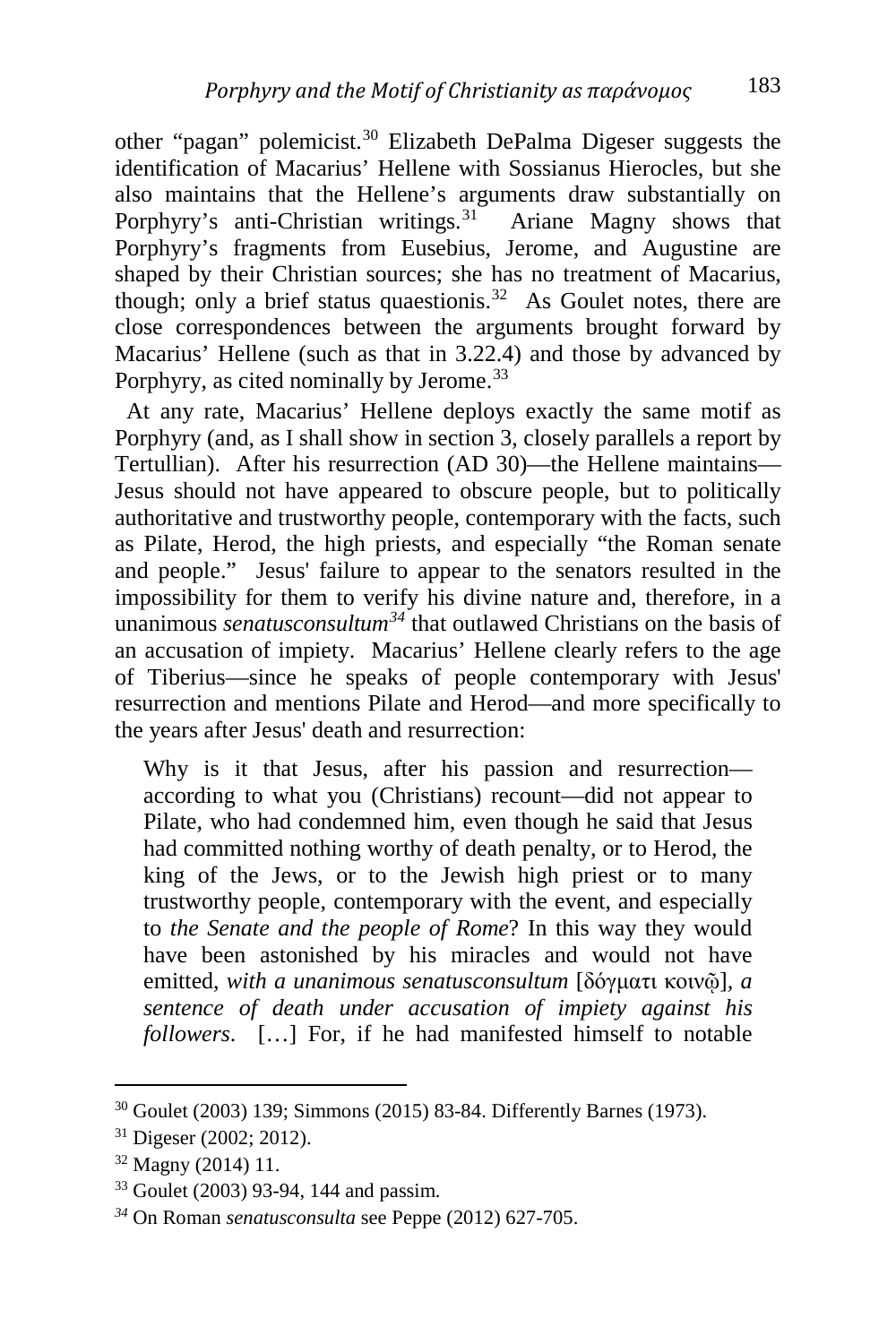people, thanks to them all would have believed and no judge would have condemned them as inventors of absurd tales.

 The δόγμα κοινόν of the Senate is a *senatusconsultum*; δόγμα (τῆς συγλκήτου) was a technical term for Latin *senatusconsultum*, [35](#page-12-0) while ψήφισμα indicated a decision of the people in assembly. This *senatusconsultum*, according to Macarius' Hellene, accused of impiety and condemned to death the Christians shortly after 30 CE. This corresponds to the *senatusconsultum* under Tiberius mentioned by Tertullian, which I shall analyze in the next section. The very expression that in this passage designates the *senatusconsultum* corresponds to that used in the *Acta Apollonii* (on which see below) presumably in reference to the same *senatusconsultum*: δόγμα τῆς συγλκήτου. In *Martyrium Beati Petri Apostoli a Lino episcopo conscriptum*, the Senators are depicted as those who most countered the Christians from the beginning: "Some of the Senators arose in the assembly of the Senate and exhorted the others, too, to arouse confusion."[36](#page-12-1) This might be a faint echo of the *senatusconsultum* of the year 35; at any rate it reflects the hostility of the Senate to Christianity from the beginning. Likewise, Origen's remark in a homily is too vague to be taken as a specific reference to the *senatusconsultum* from the age of Tiberius, but it is nevertheless interesting: "the kings of the earth have gathered together, *the Senate* and people and chiefs *of Rome*, to cancel the name of Jesus."[37](#page-12-2) Indeed, the *senatusconsultum*, at least as represented by Tertullian and in the *Acta Apollonii*, did not allow Christians to exist qua tales, and endeavored to suppress the *nomen Christianum*, as Tertullian called it.

 Shortly before Porphyry, Origen, whose works Porphyry knew and studied (from *Against Celsus* to *First Principles* to his allegorical commentaries, which he criticised in F39—likewise Amelius probably knew Origen's Commentary on John<sup>[38](#page-12-3)</sup>), in his Commentary on the

<span id="page-12-0"></span><sup>35</sup> Polybius *Hist*. 6.13.2; Dionysius of Halicarnassus *Antiquitates Romanae* 8.87.

<span id="page-12-1"></span><sup>36</sup> *Martyrium Beati Petri Apostoli a Lino episcopo conscriptum* 3: *Surrexerunt quidam ex senatoribus in conventu senatus et […] incitabant etiam alios ad tumultum*.

<span id="page-12-2"></span><sup>37</sup> Origen, *Homiliae in Iesum Nave* 9.10: *Convenerunt enim reges terrae, senatus, populusque et principes Romani, ut expugnent nomen Iesu.*

<span id="page-12-3"></span><sup>38</sup> This was recently argued by Ilaria Ramelli, "Origen's Commentary on John and Its Possible Influence on Plotinus' Circle: Intersections between "Pagan" and Christian Platonism in Late Antiquity," lecture at the NAPS Annual Meeting, Chicago, 2017, and at a seminar at Oxford, Classics, 2019, forthcoming.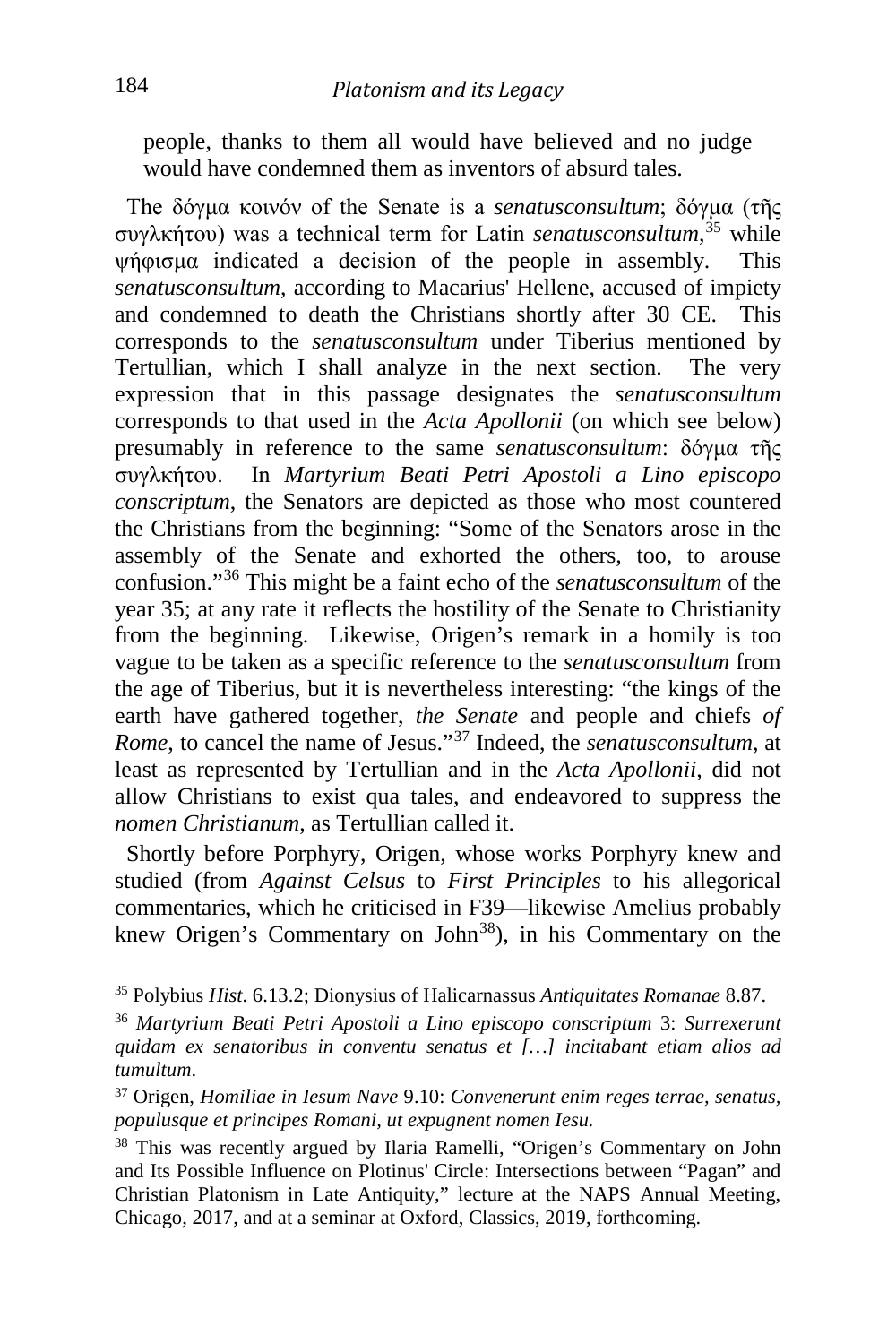Song of Songs had also observed that Jesus just after his resurrection did not appear to Pilate, Herod, or the high priests, because these lacked the spiritual capacity to discern his divinity. This responded to a criticism that was partially present already in Celsus' *True Logos*, which Origen knew very well and refuted:<sup>[39](#page-13-0)</sup> Celsus blames Jesus for having appeared to a "hysteric woman," Mary Magdalene (*Contra Celsum* 2.59). Later, Lactantius reports "pagan" criticisms of Jesus for not manifesting himself in power (*Divinae Institutiones* 4.2), and emperor Julian criticized Jesus for not performing miracles before Herod (*Adversus Galilaeos* fr. 104). The same criticism was also addressed by Tertullian, a contemporary of Origen: "Jesus (after his resurrection) did not appear to everybody, that the impious may not be freed from their error, and that faith, which is destined to receive the most outstanding reward, might be achieved only with difficulty."[40](#page-13-1)

 Porphyry and Macarius' Hellene added to this lore the definition of Christianity as *paranomos* based on its outlawing by "the Senate and the people of Rome," obviously with the intention to introduce the theme of the condemnation of Christianity on the part of the Roman Empire, through the reference to the *senatusconsultum* of the Tiberian age. It is not accidental that Porphyry, in his portrait of Origen examined at the beginning, deplored his adhesion to Christianity by saying that he lived "against the law" (παρανόμως, *HE* 6.19.4-8). This sounds like another echo of the *senatusconsultum* that outlawed Christianity. It would be unsurprising if it should come from the same work, *Against the Christians,* as (directly or indirectly) F64, which refers to the *senatusconsultum* rather clearly.

 Very interestingly, Porphyry's insistence on Christianity as "against the law(s)" of the Roman Empire and of the gods is reflected at another point of the critique of Macarius' Hellene. In *Apocr.* 3.31.4, he remarks that Paul behaved "at one time like an ἄνομος, but at another like a Hellene." Notably, this is also the same opposition as is found in Porphyry's judgment on Origen (F39).

 There was a debate at the time of Porphyry and Macarius on who was behaving like an ἄνομος. The Christians were accused of doing so, but also turned this charge back against 'pagans'. The *Acts of Andrew,* 

<span id="page-13-0"></span><sup>39</sup> See on Celsus' work Arnold (2016) and my review *JTS* 68.1 (2017) 348-350, DOI: https://doi.org/10.1093/jts/flx081.

<span id="page-13-1"></span><sup>40</sup> *Apologeticum* 21.22: *Nec se in vulgus eduxit, ne inpii errore liberarentur, ut et fides, non mediocri praemio destinata, difficultate constaret*.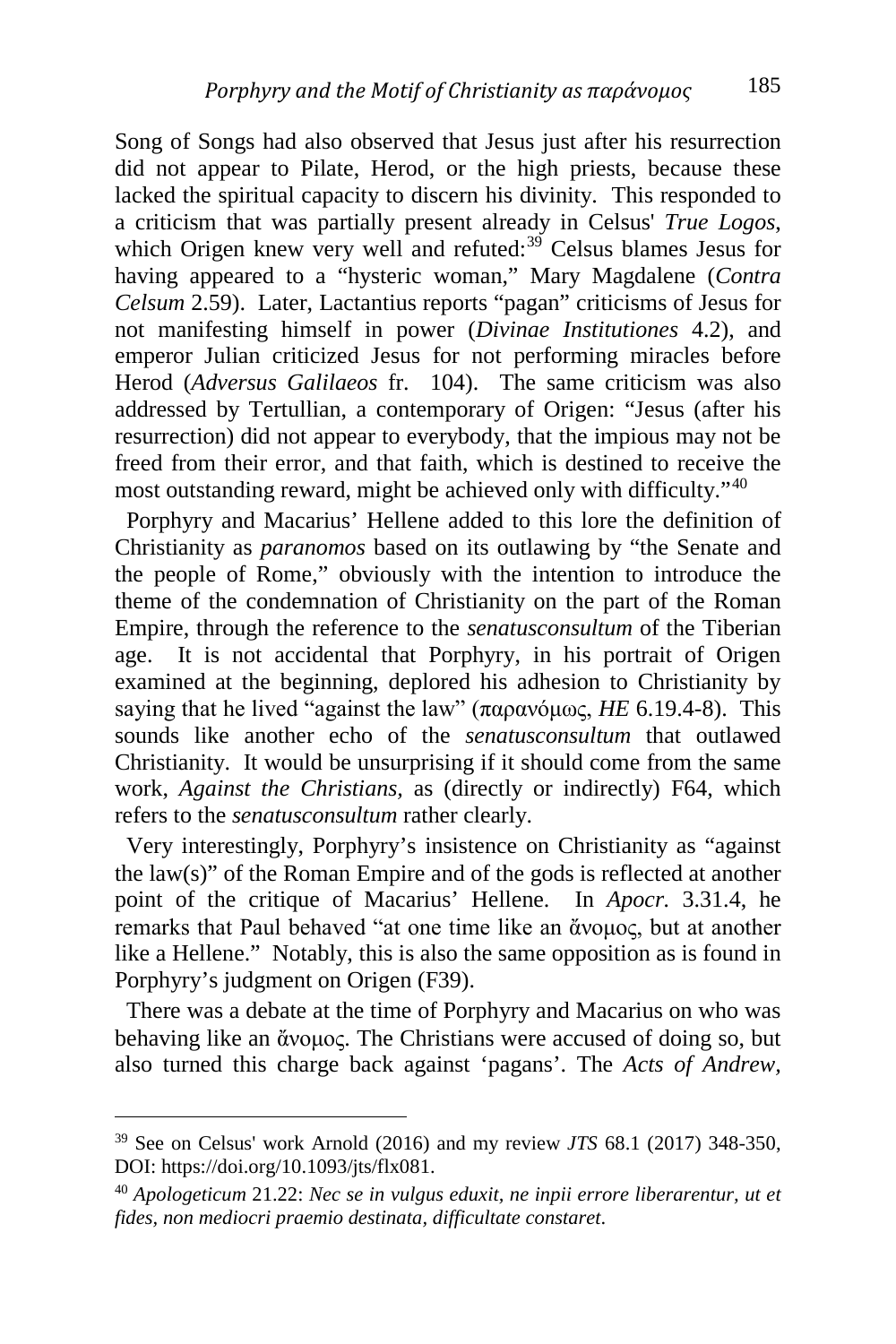from the third century according to Hans-Joseph Klauck, $41$  calls Aegeates, the 'pagan' husband of a newly converted Christian, a man who lives a πολιτείαν ἄνομον (64.3). This is the reversal of Porphyry's accusation against Origen after his 'conversion'. The *Acts of Andrew*'s expression, πολιτείαν ἄνομον, is the perfect opposite to that used by Porphyry about Ammonius, who, as seen, was brought up as a Christian, but, after studying philosophy, embraced τὴν κατὰ νόμους πολιτείαν, "the way of life according to the laws".

3. Tertullian's Testimony on the *Senatusconsultum* against the Christians: Convergences with Porphyry and Macarius' Hellene

 Commentators note not even a slight connection between, on the one side, the Porphyrian fragments and Macarius' Hellene's passages about Christianity as παράνομος as a result of an ancient decision of the Senate and, on the other side, Tertullian's report about the *senatusconsultum* of 35 CE, which outlawed the Jesus movement (*Apol*. 5.2). At most they only draw a connection with the abovementioned Origen, *Cels*. 2.63: "he should have appeared to those who treated him with despise, to the one who condemned him, and to everyone everywhere.<sup>"[42](#page-14-1)</sup> It is not Celsus, but Origen who identifies "the Roman Senate" as opposing the spread of Christ's teaching (2.79; 4.32). Celsus does not mention the Senate's unanimous decision to condemn to death Jesus' worshippers as impious, which Macarius' Hellene mentions.<sup>[43](#page-14-2)</sup> This clearly refers to the (historical or not) *senatusconsultum* from the year 35 of which Tertullian speaks.<sup>[44](#page-14-3)</sup> It is not Celsus, but Origen who identifies "the Roman Senate" as opposing the spread of Christ's teaching (*Cels.* 2.79; 4.32).

 According to Tertullian's account, in 35 CE, Tiberius proposed to the Senate to recognize the Jesus movement as a licit religion. The Senate

<span id="page-14-0"></span><sup>41</sup> Klauck (2008) 116.

<span id="page-14-1"></span><sup>42</sup> E.g. Schott (2015) 83-84; Boulnois (2016) 235 on Macarius' passage at stake.

<span id="page-14-2"></span><sup>43</sup> The same omission is found in Julian's criticism of the resurrection of Jesus. See Cook (2016): Julian, in a Syriac fragment of his *Contra Galilaeos*, attacked the resurrection narratives in Matthew and Mark, because they were inconsistent with each other concerning the time of the arrival of the women to the tomb, the nature of the being they met in the tomb, and the women's behaviour. Other Syriac and Latin texts suggest that Julian was also inspired by Porphyry.

<span id="page-14-3"></span> $44$  On this see Ramelli (2004), referred to by Sordi (2004) 28; by Navarra (2014) 789; Goulet (2004).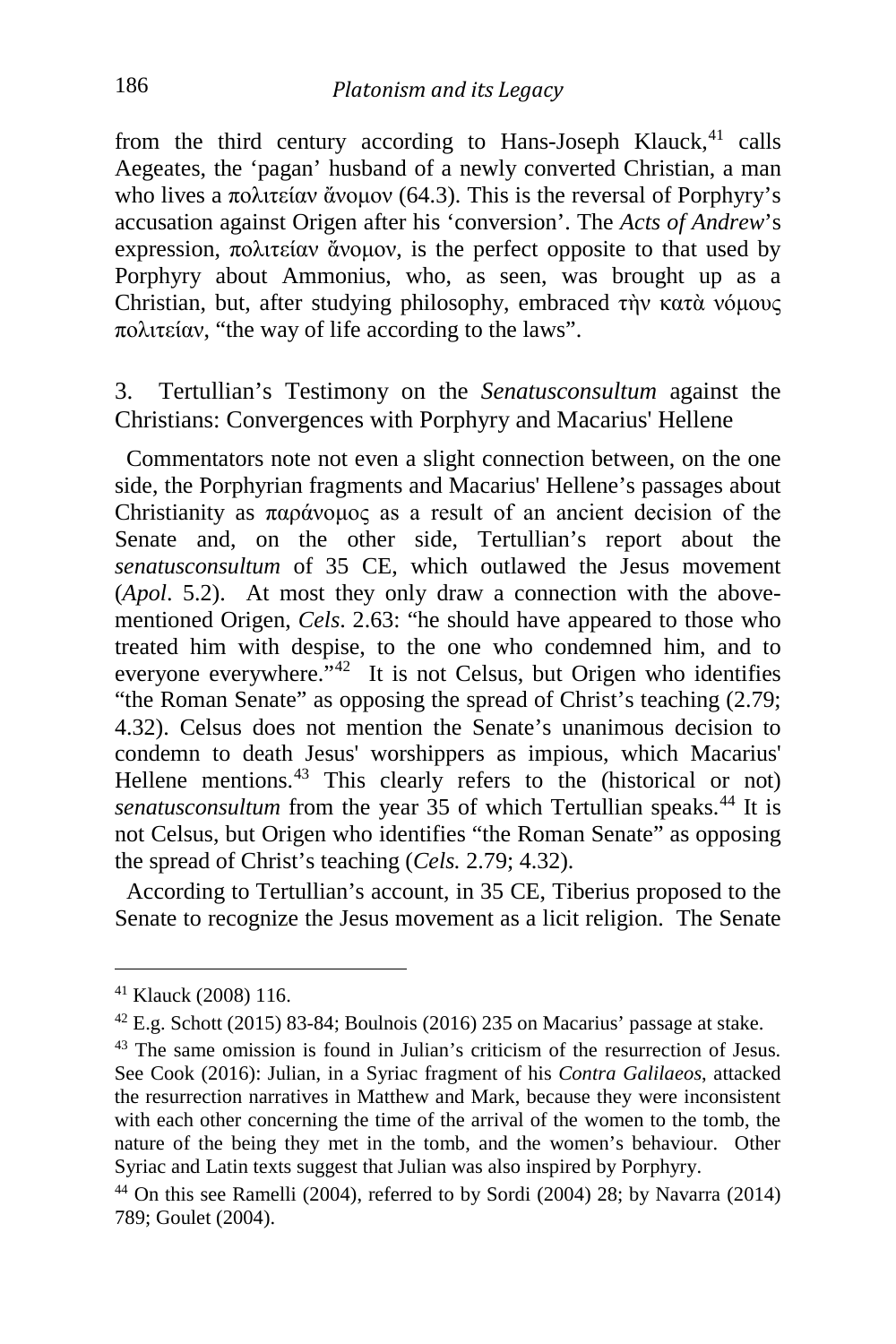refused to do so; as a consequence, Christianity turned out to be a *superstitio illicita* or "illegal superstition" in the Empire, and the Christians were liable to death. Tiberius, however, did not change his mind and prevented accusations against the Christians by threatening their accusers with death (and indeed the *senatusconsultum* remained ineffective until 62 CE). Tertullian narrates as follows:

Tiberius ergo, cuius tempore nomen Christianum in saeculum introivit, adnuntiatum sibi ex Syria Palaestina quod illic veritatem ipsius divinitatis revelaverat, detulit ad Senatum cum praerogativa suffragii sui. Senatus, quia non ipse probaverat, respuit; Caesar in sententia mansit, comminans periculum accusatoribus Christianorum. Consulite commentarios vestros: illic reperietis primum Neronem in hanc sectam cum maxime Romae orientem Caesariano gladio ferocisse.

Tiberius, under whose reign the Christian name entered the world, received a report from Syria Palestine about what had revealed there the truth of the divinity itself. Then he reported this in turn to the Senate with the favor of his own imperial vote. The Senate, however, since it had not verified the matter personally, rejected this proposal. But the emperor remained of his opinion and threatened the accusers of the Christians with death penalty. Please, consult your historical documents: there you will find that Nero was the first to cruelly use the imperial sword against this sect, which at that time was growing especially in Rome. (*Apologeticum* 5.2)

The denomination *Syria Palaestina* comes from Tertullian's own time, being posterior to the Bar Kochba revolt. In the time of Jesus and Tiberius, it was *Iudaea*. Tertullian states not only that the Senate refuses to recognize Christ's divinity, but also implies that this made Christianity automatically illegal, since immediately afterwards he mentions Tiberius' reaction of threatening the accusers of the Christians with death penalty. Without an outlawing of Christianity there could not be any accuser of Christians and the emperor would not have needed to threaten them with death penalty. The reliability of Tertullian's passage has been accepted by a scanty minority of historians<sup>[45](#page-15-0)</sup> and here I am not directly concerned with its historicity,

<span id="page-15-0"></span>i, 45Sordi (1957; 1964); Bourgeaud (2004), 123-124: "il paraît certain que Tibère entendit parler de la mort du Christ, c'est-à-dire d'un homme accusé de se prétendre roi, et que certains considéraient comme un dieu, exécuté en Judée sous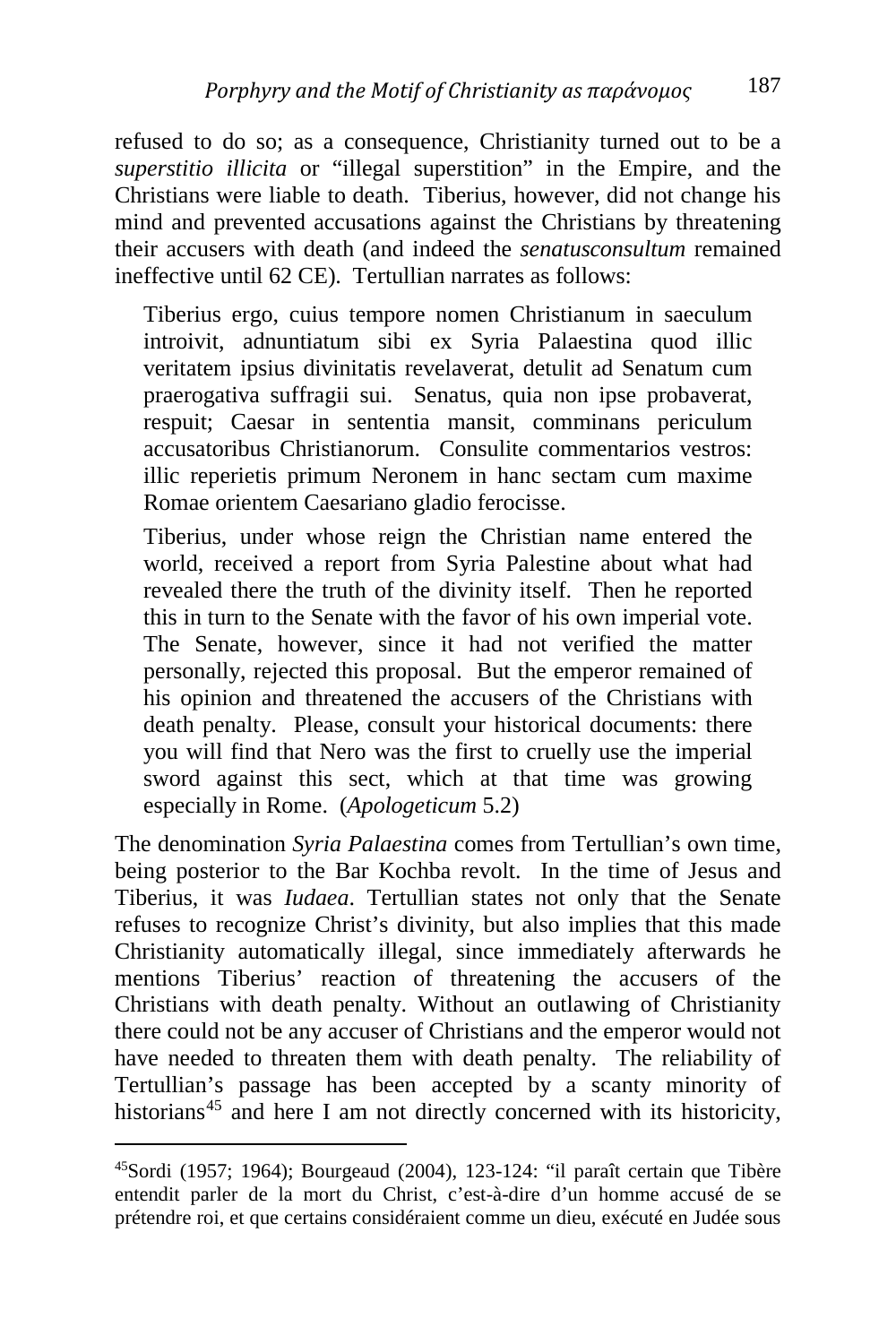but primarily with the use that Porphyry and his followers, Tertullian, Macarius' Hellene, and others made of this motif of the outlawing of Christianity in the Empire by the Senate around 35 CE.

 Tertullian, at any rate, would have had little advantage in inventing that the Senate, the most prestigious political order of Rome, outlawed Christianity if this was not the case. Moreover, his addressees, *Romani imperii antistites*, could probably check the acts of the Senate under Tiberius—as Tertullian invites them to do: *consulite commentarios vestros—*and give him the lie. Tertullian's report corresponds to Tiberius' politics of using "astute reflection" (*consiliis et astu*, Tacitus Ann. 6.32).<sup>[46](#page-16-0)</sup> If he was informed that the Jewish followers of Jesus were not against Rome, it was in his and the Empire's interest to recognise their religion as licit in the Empire, for the sake of an alliance in the delicate situation of the Near East. Indeed, when the Senate refused to admit the followers of Jesus as members of a religion recognized by the laws of the Empire*,* [47](#page-16-1) Tiberius, by means of his *legatus* Lucius Vitellius, in the years 36-37 deposed those responsible for the condemnation of Jesus, Caiaphas and Pilate, as is attested by Josephus *AJ* 18.89-90;122. Precisely Vitellius' memories (*commentarii*) [48](#page-16-2) may have been the source of Tertullian's report on the *senatusconsultum* of the year 35.

 The information provided by Tertullian perfectly corresponds to the historical situation of the Julio-Claudian age, when it was indeed up to the Senate to decide whether to receive new deities.<sup>[49](#page-16-3)</sup> In the age of Tiberius, the Senate was the organ responsible for religious decisions, as recent investigations by Szuszanna Várhely and others have

le mandat du procurateur Pilate; ce dernier, magistrat désigné par l'empereur, devait nécessairement se trouver en rapport avec lui. Une tradition rapportée par Tertullien veut que Pilate ait envoyé à Tibère un dossier sur la religion des chrétiens de Palestine, peu après la mort du Christ (Eusèbe date cette relation de 35 ap. J.-C.). Il se peut que Tacite (*Annales* 15.44) tire la connaissance qu'il a du procès du Christ de ce rapport officiel"; Pouderon (2016) 103.

<span id="page-16-0"></span><sup>46</sup> See also Suetonius *Tiberius* 37: *hostiles motus nulla postea expeditione suscepta per legatos compescuit…reges infestos suspectosque comminationibus magis et querelis quam vi repressit.*

<span id="page-16-1"></span> $47$  For this category see e.g. Sordi (2004); Hasselhoff–Strothmann (2016).

<span id="page-16-2"></span><sup>48</sup> Cf. Galimberti (1999). On Vitellius also Thiede (2004) 199, 214, 230, 309-311, 333.

<span id="page-16-3"></span><sup>49</sup> Cf. Giovannini (1984). Tacitus *Ann.* 3.60-64 attests that Tiberius left authority to the Senate in religious matters. See Griffin (1997).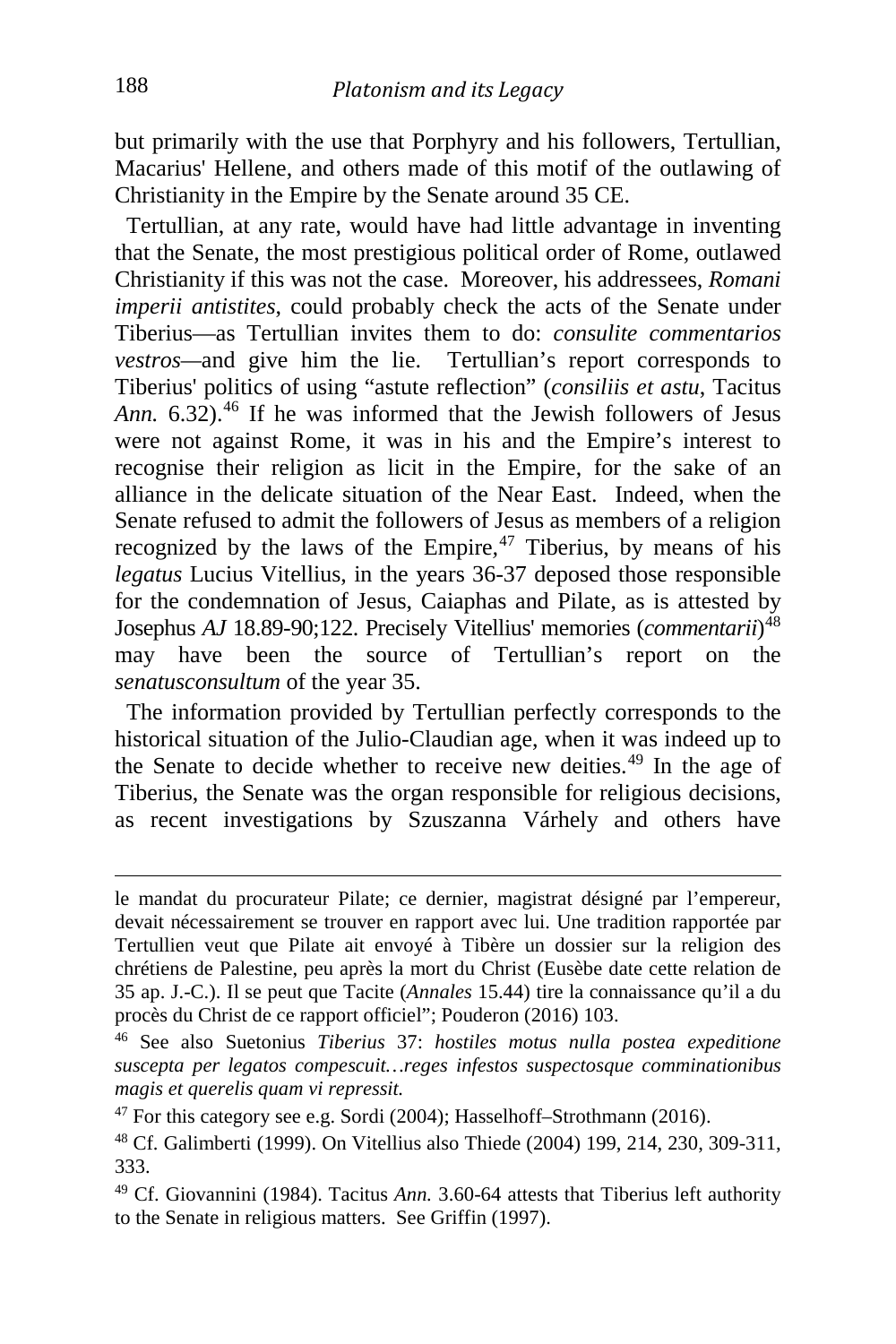confirmed.[50](#page-17-0) Religious honors, temple buildings, supplications, and the like had to be authorized by the Senate.[51](#page-17-1) Quintilian *Inst*. 12.2.21 clearly attests that religious matters were discussed in the Senate, as their supreme venue, until the end of the first century CE: according to him, the most important decisions concerning augurs, responses, and all matters of religion were frequently discussed in the Senate. Indeed, religion was the main area in which the Senate maintained its authority.[52](#page-17-2) Speaking of Tiberius, Tacitus remarks that in matters of religion the emperor wanted to leave to the Senate at least "a shade of its ancient authority" (*imago antiquitatis, Ann.* 3.60). This is why he wanted the Senate to decide, for instance, about provincial temples. Tiberius denied official cult for himself in the provinces.<sup>[53](#page-17-3)</sup>

 Suetonius remarks on Tiberius' deference to the Senate and he states that Tiberius used to submit any question to the Senate (*Tiberius* 29- 30). However, he also notes that "he annulled some of the decisions of the Senate" (*et constitutiones Senatus quasdam rescidit*, *Tiberius* 33). One of these rare cases took place in 35 CE. It is very significant that, just three years before the *senatusconsultum* of the year 35 of which Tertullian speaks, in the year 32 another *senatusconsultum* took place about the admission of a new volume into the Sibylline books (Tacitus *Ann*. 6.12). In 35 CE, very similarly, a *senatus consultum* took place about the admission of a new religion into the cults recognized by the Romans. Unlike three years later, in 32 CE the Senate voted in favor of the admission, and Tiberius sent a letter with which he referred the issue to the *quindecemviri sacris faciundis*. Three years later, he intervened as well, but against the decision of the Senate. According to Tertullian, Tiberius did not formally abrogate the *senatusconsultum*, but by means of his own veto, he prevented its effects, that is, the

<span id="page-17-0"></span><sup>50</sup> Várhely (2011), 48-9. On the Senate's authority in religious matters under Tiberius and in the early empire, see also Buongiorno (2016); Santangelo (2016). The detailed review of imperial discussions by the Senate in religious matters, examined by Várhely and others, limit somewhat the import of Esler's (1996), 211 denial "that Rome had some process for licensing foreign religions. There is no historical support for this whatsoever… there never was a juridical category of religio licita" (cf. 215).

<span id="page-17-1"></span><sup>51</sup> Cf. Tolbert (1984) note K.

<span id="page-17-2"></span><sup>52</sup> Talbert (1984) 391.

<span id="page-17-3"></span><sup>53</sup> Cf. Tacitus, *Ann.* 4.37-38; *Supplementum Epigraphicum Graecum* 11.922-3. See D.S. Levene, "Defining the Divine in Rome," *TAPA* 142 (2012) 41-81, at 76-7.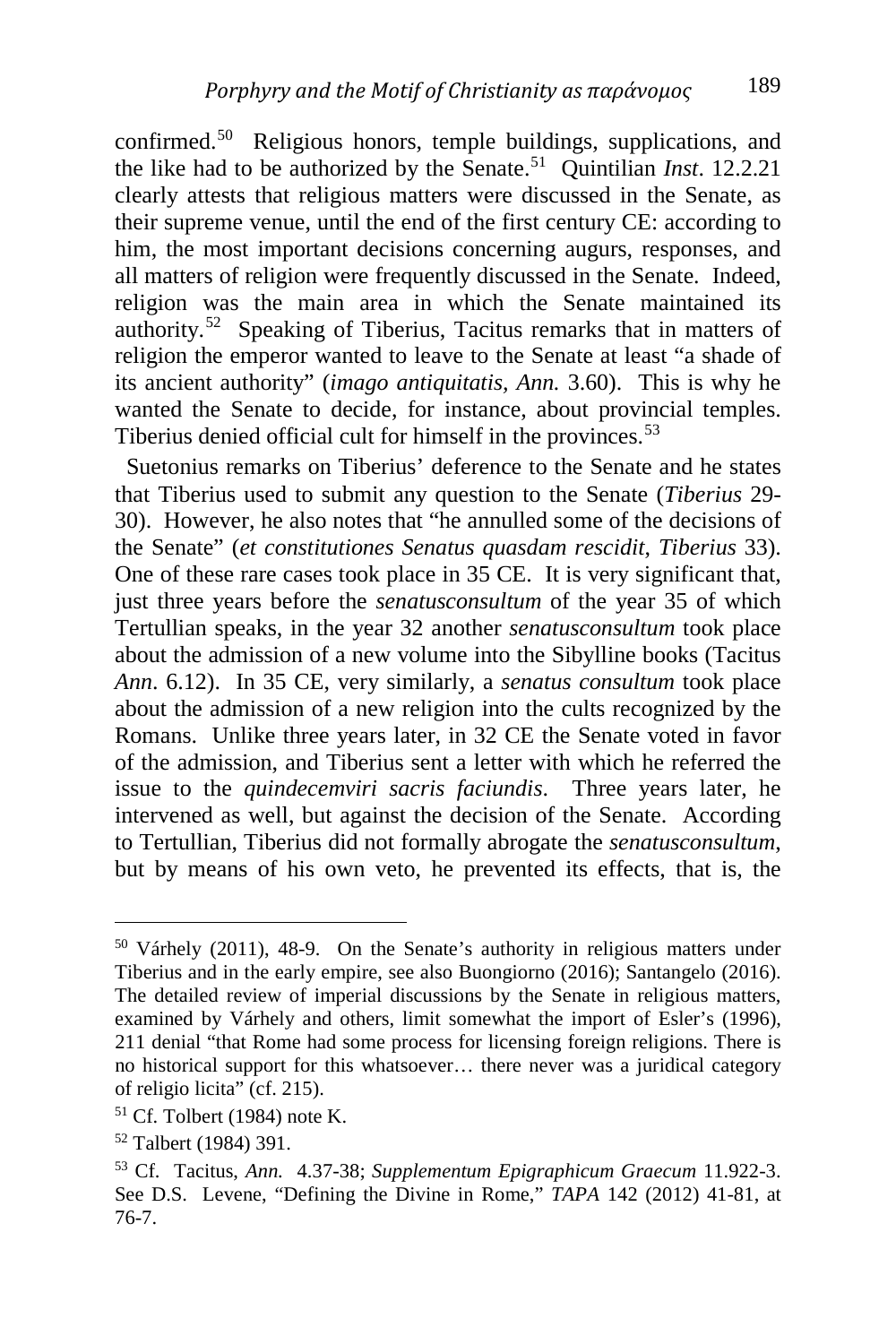condemnation of Christians to death. Tiberius threatened death penalty to those who would accuse the Christians (*comminans periculum accusatoribus Christianorum*). Those accusers obviously could have accused Christians *qua tales* and caused them to be put on trial only if the *senatusconsultum* had indeed outlawed Christianity.

#### 4. Christian and "Pagan" Uses of the παράνομος Motif

 Speaking of a decision of the Senate in the '30s and of Tiberius' ensuing reaction against potential accusers of Christians, as pointed out above, Tertullian implies that a *senatusconsultum* outlawed Christianity. The same account seems to underlie the passages by Porphyry and Macarius' Hellene analyzed above, but also by the *Acts of Apollonius*, a senator who died as a martyr under Commodus.<sup>[54](#page-18-0)</sup> In the *Acta martyris Apollonii,* preserved in Greek and Armenian, the praetorian prefect Tigidius Perennis  $(180-182/5)$  refers to *senatusconsultum* which outlawed the Christians as such: "The *senatusconsultum* [τὸ δόγμα τῆς συγκλήτου] established that it is illicit to be Christians."[55](#page-18-1) In the Latin version, *non licet esse vos.* This is the *senatusconsultum* on the basis of which Apollonius was sentenced to death, as Eusebius and his translator Rufinus further attest: Apollonius "was beheaded on the basis of a *senatusconsultum'*: ἀπὸ δόγματος συγκλήτου, *secundum senatusconsultum capite plexus est* (*HE*  5.21.4/5). This corresponds to the *senatusconsultum* that took place under Tiberius and made Christianity a *superstitio illicita*, to which Tertullian, Porphyry, and Macarius' Hellene refer. But the Christian senator Apollonius in *Acta Martyris Apollonii* 37 claims exactly the opposite as Porphyry: namely, that Christianity is not at all against the law of the Empire, but that "Christians obey any law passed by the emperor." This point was made by most Christian apologists.

 In the above-mentioned *Martyrdom of Peter* ascribed to Linus (*Martyrium beati Petri apostoli a Lino episcopo conscriptum*), 8, Peter is said to be put to death under Nero by the prefect Agrippa on the charge of *supersitio* or illicit religion: *praetendens superstitionis accusationem, crucifigi iussit apostolum.* In the Greek *Martyrdom of Peter*, 36, the key charge is ἀθεότης. Still Sulpicius Severus, *Chronicon* 2.29, echoes the legal prohibition of Christianity by the Empire, on the basis of which Paul and Peter were put to death in the

<span id="page-18-0"></span><sup>54</sup> Cf. Sordi (1964) 169-88; Saxer (1982-84).

<span id="page-18-1"></span><sup>55</sup> "Sancti Apollonii Romani Acta graeca," *Analecta Bollandiana* 14 (1895) 13- 14, 23-24.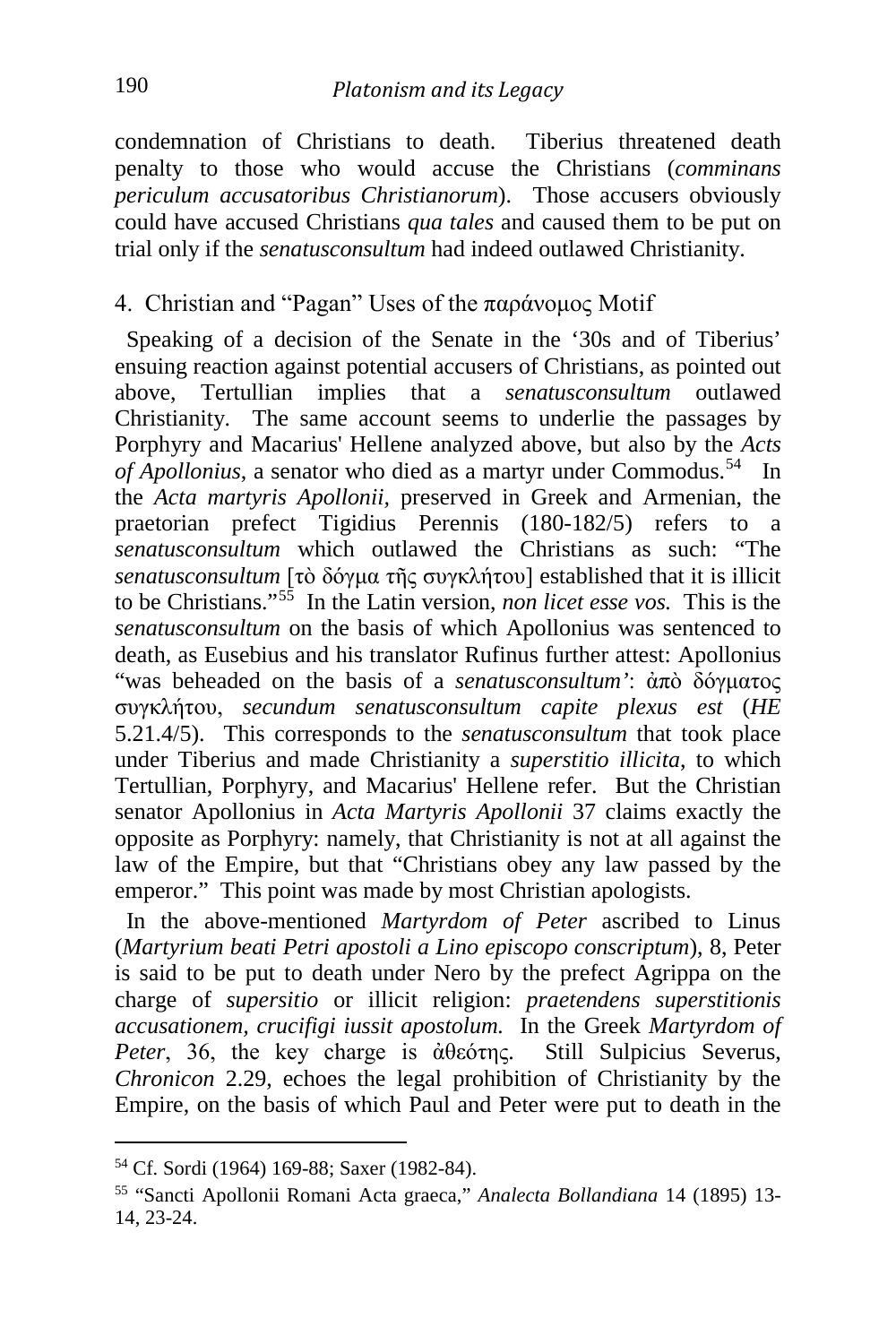Sixties of the first century: *post etiam datis legibus religio vetabatur, palamque edictis propositis Christianum esse non licebat*. Being a Christian was illegal.

 Again in the *Martyrdom of Peter* attributed to Linus, 3, the senators are depicted as those who most opposed the Christians from the beginning. Likewise, Origen remarks in *Hom. Jes.Nav*. 9.10: "the kings of the earth have gathered together, *the senate and people and chiefs of Rome*, to cancel the name of Jesus." Indeed the outlawing of Christianity did not allow Christians to exist as such in the Empire, so Origen too—like his contemporary Tertullian, Porphyry, Macarius' Hellene, the *Acta Apollonii*, Sulpicius and perhaps the other texts mentioned—may have referred to the *senatusconsultum* that outlawed the Christians.

 Origen, whose works Porphyry knew well, and with whom Porphyry was personally acquainted, in his *Commentary on the Song of Songs* also explained that Jesus just after his resurrection did not appear to Pilate, Herod, or the high priests, because these lacked the spiritual capacity to discern his divinity. Porphyry or a follower of his, whose arguments are reflected in Macarius' Hellene, added the mention of "the Senate and people of Rome," obviously wanting to emphasize the theme of the condemnation of Christianity by Rome, through the reference to the *senatusconsultum* from the year 35. This event, therefore, seems to have been known to Christian authors, from Tertullian to Origen to the *Acta Apollonii*, but it was especially deployed by "pagan" polemicists, in order to underscore the alleged incompatibility between the Church and the Roman Empire—and in turn the law of the gods on which the Empire was thought to rest.

#### 5. The Question of Porphyry's Interest in Universalism

 The relation between religion and the Roman Empire has been the object of a number of studies from different angles, most recently by Clifford Ando, Jörg Rüpke, and Michael Scott. [56](#page-19-0) Michael Simmons even suggests that in the third century in particular religion, focussed on the imperial cult, was the real unifying factor in the Roman Empire: "The emperors increasingly relied upon Roman religion as an agent of unification."<sup>[57](#page-19-1)</sup> This is why Simmons also surmises that "Christianity

<span id="page-19-0"></span><sup>56</sup> Ando (2016); Rüpke (2014); Scott (2016), Part III.

<span id="page-19-1"></span><sup>57</sup> Simmons (2015) 187 and passim.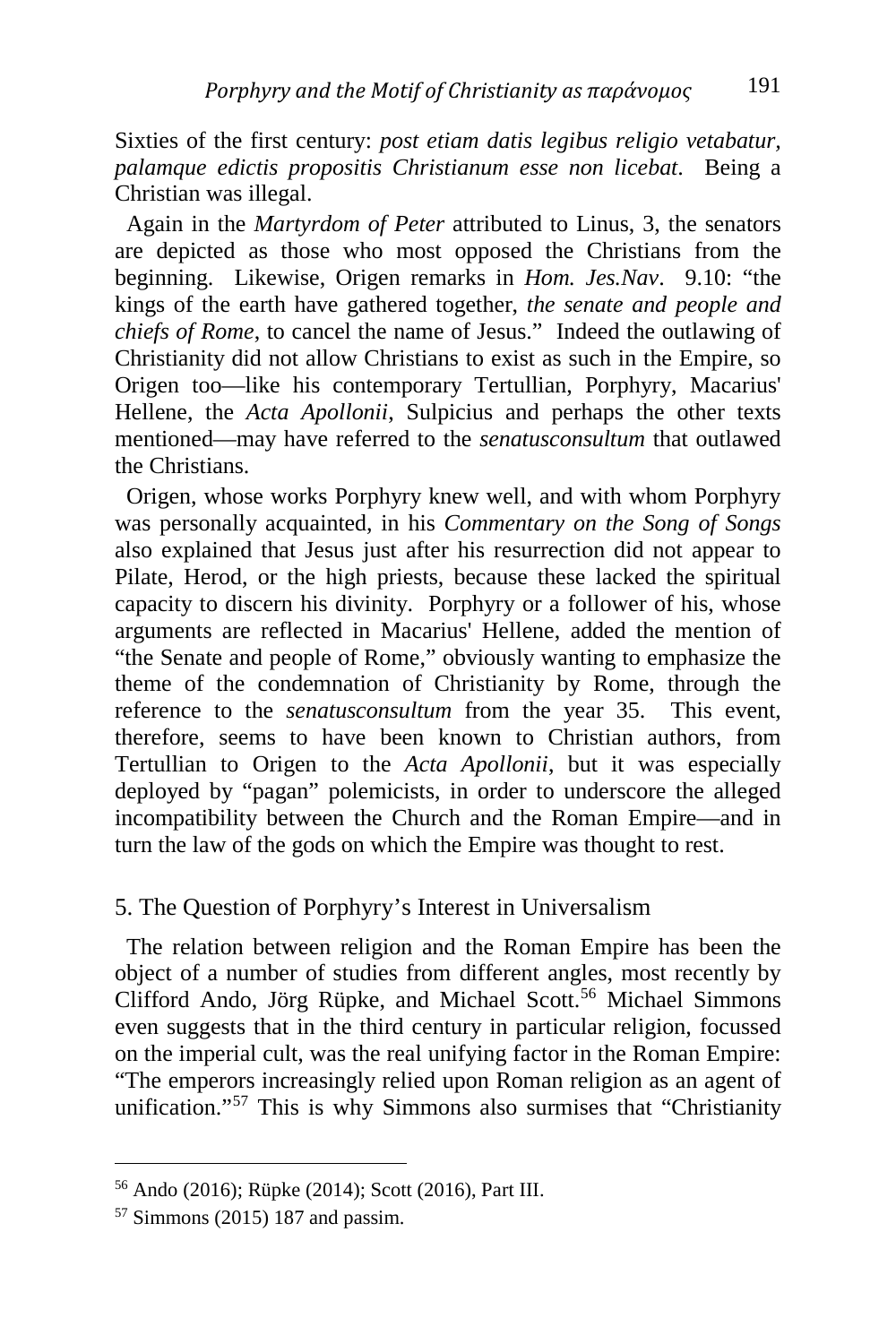was the only genuine universal salvation cult in the Roman Empire, and one of the main causes of its eventual triumph was its distinct universalist soteriology, which was successfully used by Constantine as an agent of political and cultural unification."[58](#page-20-0) This is an important point and deserves a separate study—which will be developed—on Porphyry's soteriology and interest in universalism (which is the focus of Augustine's accurate or inaccurate account of Porphyry's *De regressu animae*), against the background of a detailed study of Platonist soteriology and eschatology, and in Origen's doctrine of apokatastasis.

 Though, one must determine what "universalistic" means here: Simmons takes it in a minimalistic sense, implying a religion that offered salvation to people of all races and classes, and all walks of life. But in fact there was a remarkable strand within Christianity in late antiquity, which could be identified as the Origenian strand, which taught that salvation was not only *offered* to all, but would eventually be actually *achieved* by all (apokatastasis).<sup>[59](#page-20-1)</sup> This is a stronger sense of "universalism," which is even likely to have influenced also Zoroastrianism in late antiquity.<sup>[60](#page-20-2)</sup>

 Contrary to Porphyry's drift, the apologists, in an age in which Christianity was outlawed, insisted on the loyalty of the Christians and their respect for the Empire's laws, and advocated a separation of Church and State, by rejecting the worship of the emperor and distinguishing the honor and obedience due to the emperor and civil authorities and the worship due exclusively to God. "They demanded religious freedom and thus the separation of Church and State from the Roman government, where no such separation existed: a brilliant and radical innovation in the ancient world."<sup>[61](#page-20-3)</sup> This separation, however, was very much limited later, in the Christian empire—think of Justinian, who in 553 CE even opened and held an ecumenical council against the will of the Pope, and deported Pope Vigilius to Constantinople. This is the same emperor who wanted the "condemnation" of Origen qua more of a philosopher than of a Christian, and who likewise shut down the Platonic School in Athens.

<span id="page-20-0"></span><sup>58</sup> Simmons (2015) 201.

<span id="page-20-1"></span><sup>59</sup> Full study in Ramelli (2013).

<span id="page-20-2"></span><sup>60</sup> See Ramelli (2017a).

<span id="page-20-3"></span><sup>61</sup> Rhee (2005) 171.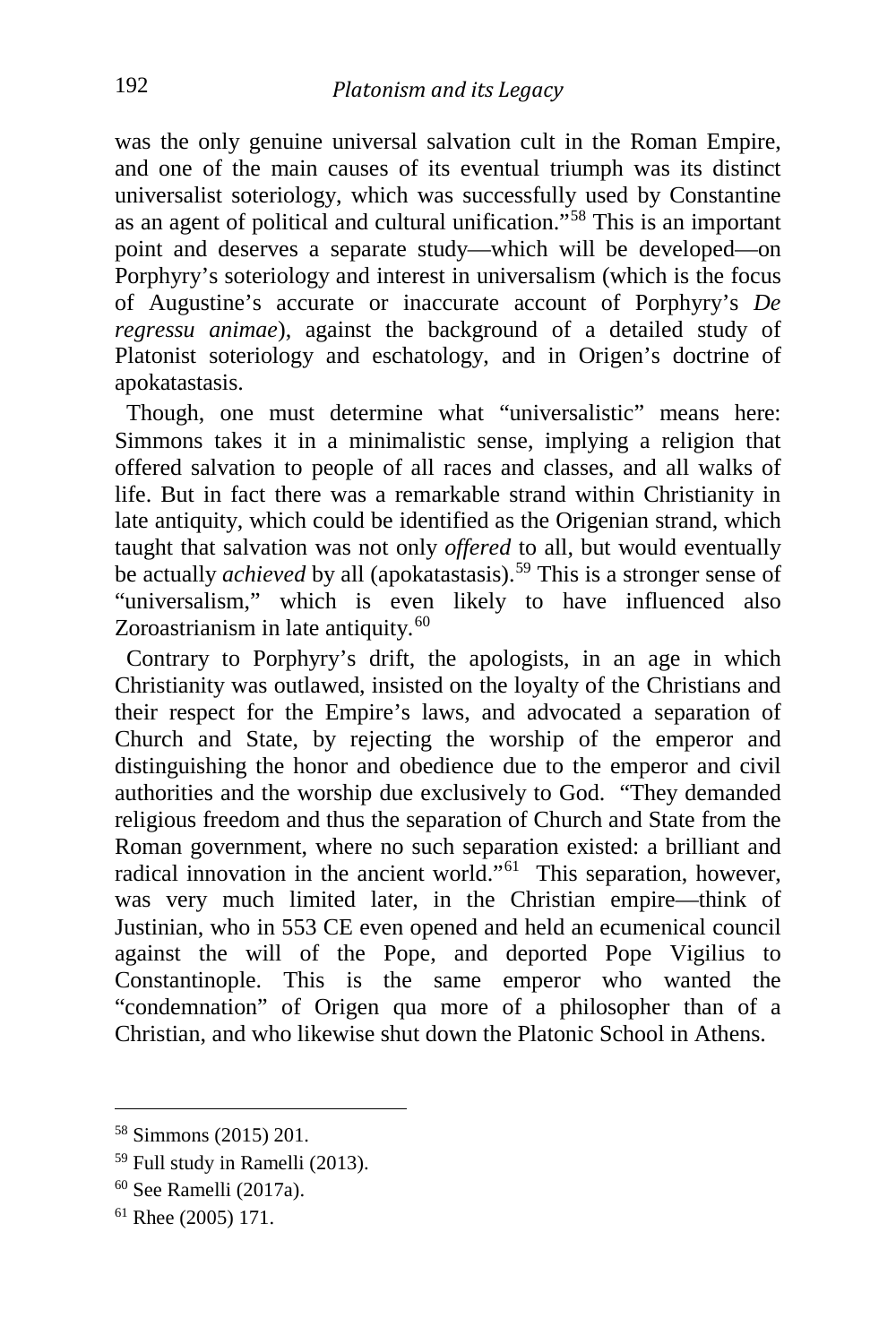Matters changed concerning παρανομία with the advent of the Christian Roman Empire and the turning upside down of the relation between Church and Empire. Still in the late fifth century, when there were imperial laws no longer against Christianity but rather against "pagan" sacrifices, for Proclus and his biographer Marinus, *Vita Procli* 15, the "lawful way of life," against which "monstrous winds were blowing," was the "pagan" one—as it was earlier for Porphyry. This was probably one of the reasons why Proclus, who criticized Origen but also knew and esteemed him, and followed him in several respects,  $62$  never overtly admitted that Origen was a Christian, although in at least some cases it is certain that he was referring to Origen the Christian.<sup>[63](#page-21-1)</sup> For Proclus and Marinus, Christianity was still against the law, but this law was that of the "pagan" deities, and not any more that of the Roman Empire, which by that time—for better or for worse—had become an ally to the Church.

### Bibliography

- Ando, Clifford. *Religion et gouvernement dans l'Empire romain.* Turnhout: Brepols, 2016.
- Arnold, Johannes. *Der Wahre Logos des Kelsos: Eine Strukturanalyse.*  Münster: Aschendorff, 2016.
- Barnes, Timothy. "Legislation against the Christians." *JRS* 58 (1968), 32- 50.
- -------- "Porphyry against the Christians." *JTS* 24 (1973) 424-442.
- -------- *Constantine and Eusebius*. Cambridge, MA: Harvard UP, 1981.
- -------- "Scholarship or Propaganda?" *BICS* 39 (1994) 53-65.

<span id="page-21-0"></span><sup>62</sup> Ramelli (2017a; 2017; 2017b). Review of 2017b by Lloyd Gerson, *Bryn Mawr Classical Review* 2018.03.32: [http://bmcr.brynmawr.edu/2018/2018-03-32.html.](http://bmcr.brynmawr.edu/2018/2018-03-32.html)

<span id="page-21-1"></span><sup>63</sup> Ramelli (2017). I do not enter here the issue of the identity or distinction of the two Origens, which would require a long and detailed treatment (some arguments for the possibility—although not the necessity—of the identification in Ramelli (2009; 2017; in preparation) and further literature cited there; most recently, Tarrant (2017) 324 also assumes that it is possible that there was only one Origen: "it is not certain that they are distinct", and Tzamalikos (2016) 2-4 asserts this for sure, rejecting "the convenient folly about 'two Origens'—which recently has resulted in 'two Ammonii'!—…this Origen and the Christian one being the selfsame person"). At any rate, Proclus very likely referred to the Christian one when criticizing his metaphysics, and probably also when reporting his exegesis of Plato, besides being inspired by him in the concept of apokatastasis and in the notion of perpetual bodies (see references in the preceding note).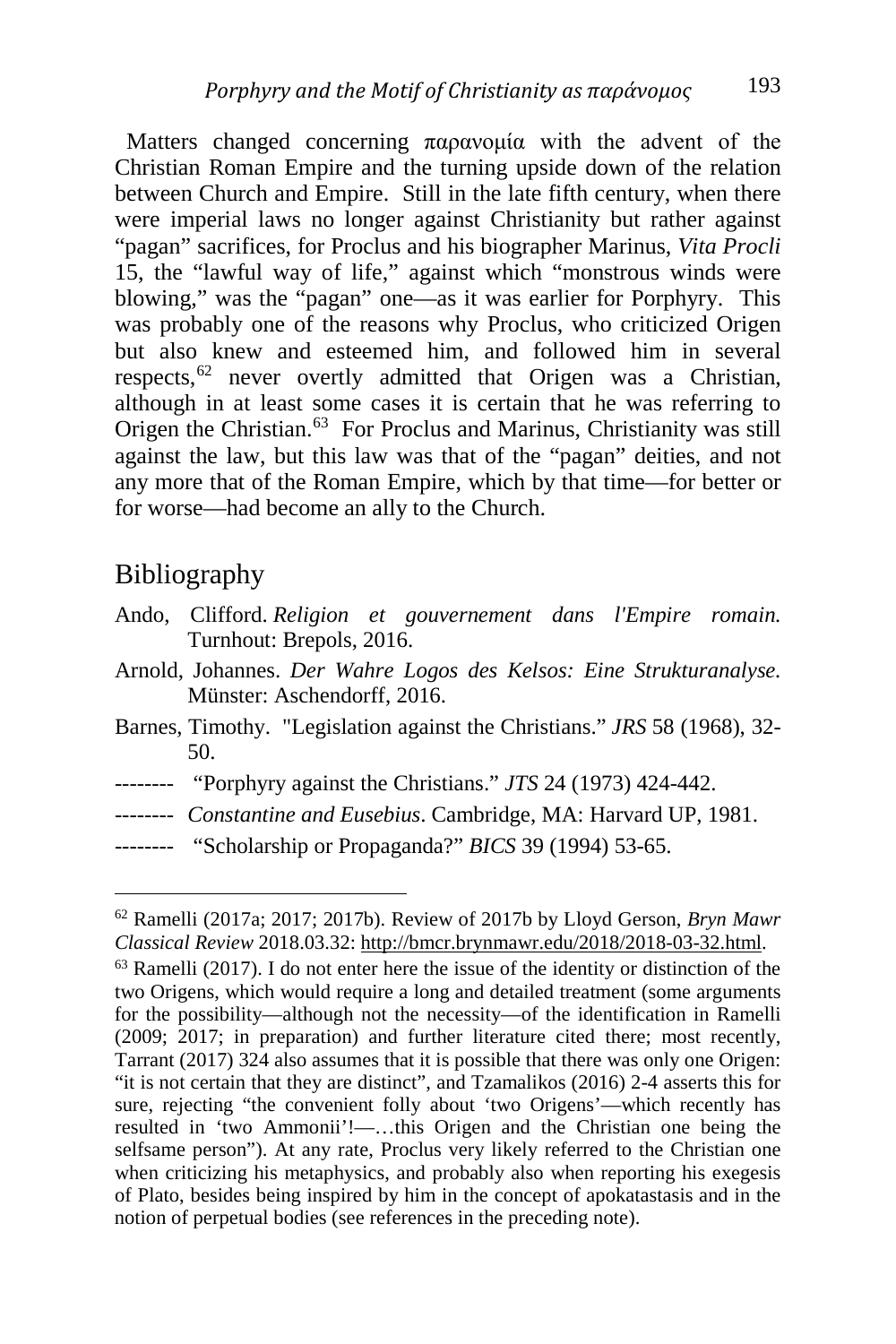- Becker, Matthias. *Porphyrios, "Contra Christianos."* Berlin: deGruyter, 2016.
- Berchman, Robert. *Porphyry Against the Christians.* Leiden: Brill, 2005.
- Böhm, Thomas. "Origenes—Theologe und (Neu-)Platoniker? Oder: Wem soll man misstrauen: Eusebius oder Porphyrius?," *Adamantius* 8 (2002), 7-23.
- Boulnois, Marie-Odile. "Ne me touche pas: Une lecture originale de la rencontre du Christ et de Marie-Madeleine chez Cyrille d'Alexandrie." In *Pascha nostrum Christus. FS Raniero Cantalamessa*, eds Pier Franco Beatrice – Bernard Pouderon, Paris: Beauchesne, 2016, 233-261.
- Bourgeaud, Philippe. *Exercices de mythologie.* Genève, 2004.
- Buongiorno, P. "Pronunce senatorie in materia di divinazione dall'età repubblicana all'età giulio-claudia," in Peter Funke *et alii*, eds, *Rechtliche Verfahren und religiöse Sanktionieren in der griechisch-römischen Antike,* Stuttgart: Steiner, 2016, 245-255.
- Cook, John Granger. "Julian and Porphyry on the Resurrection of Jesus in the Gospels." *JPT* 10 (2016) 193–207.
- -------- Review of Becker (2016): *RBL* 12/2017, https://www.bookreviews.org/pdf/10962\_12184.pdf.
- Digeser, Elizabeth DePalma. *The Making of a Christian Empire.* Ithaca: Cornell, 2000.
- -------- 'Porphyry, Julian, or Hierokles? The Anonymous Hellene in Makarios Magnes' *Apocriticus*," *JThS* 53 (2002) 466-502.
- -------- *A Threat to Public Piety: Christians, Platonists, and the Great Persecution.* Ithaca: Cornell, 2012.
- -------- "The Usefulness of Borderlands Concepts in Ancient History: The Case of Origen as Monster." In Michael North and John Lee, eds, *Globalizing Borderland Studies in Europe and North America.*  Lincoln: University of Nebraska, 2016, 15-32.
- Dodds Erik Robertson, and John Dillon. "Ammonius (2) Saccas." In *Oxford Classical Dictionary*. Oxford:OUP, online 2016. DOI:10.1093/acrefore/9780199381135.013.364.
- Duda, J. "A Mystic's Utopian Dream of Christian Rome. The Political Theology of Origen." *Vox Patrum* 34 (2014) 179-194.
- Esler, Philip Francis. *Community and Gospel in Luke–Acts*. Cambridge: CUP, 1989; 1996.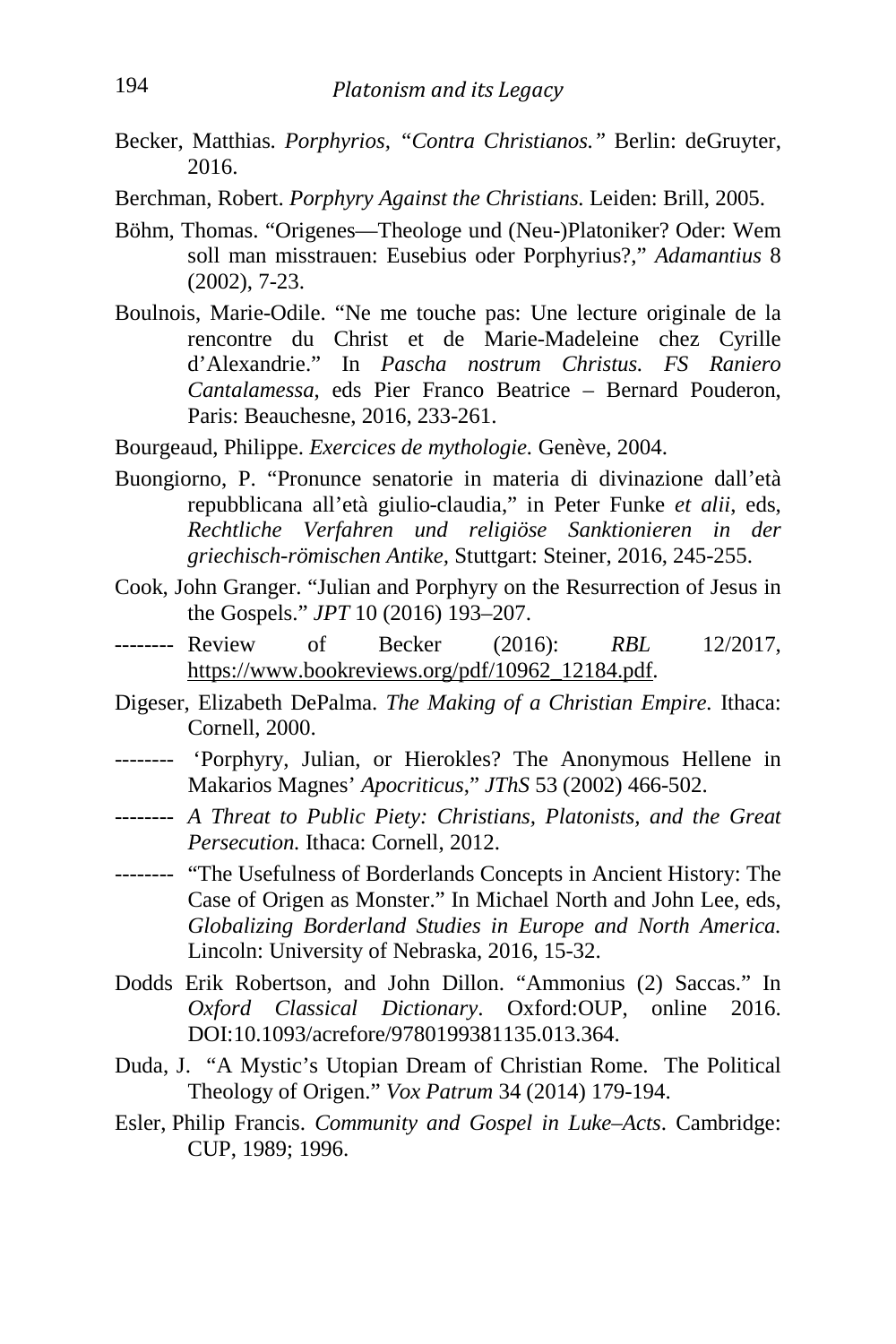- Frede, Michael. "Celsus' Attack on the Christians." In *Philosophia Togata* 2, eds Jonathan Barnes and Miriam Griffin, Oxford: OUP, 1997, 218-40.
- Frend, W. H. C. *Martyrdom and Persecution in the Early Church: A Study of Conflict from the Maccabees to Donatus.* Garden City, NY: Doubleday, 1967.
- Galimberti, Alessandro. "I *commentarii* di Lucio Vitellio e la fonte romana del XVIII libro delle *Antichità Giudaiche* di Flavio Giuseppe." *Historia* 48 (1999) 224-234.
- Giovannini, Adalberto. "Tacite, l'*incendium Neronis* et les chrétiens," *REA* 30 (1984) 3-34.
- Goulet, Richard. *Macarios de Magnésie Le Monogénès I.* Paris: Vrin, 2003.
- -------- "Hypothèses récentes sur le traité de Porphyre Contre les chrétiens." In Michel Narcy – Éric Rebillard, eds, *Hellénisme et christianisme,* Villeneuve d'Ascq: Septentrion, 2004, 61-109.
- -------- Review of Becker (2016): *Sehepunkte* 2016: [http://www.sehepunkte.de/2016/04/28354.html.](http://www.sehepunkte.de/2016/04/28354.html)
- Grafton, Anthony, and Megan Williams. *Christianity and the Transformation of the Book.* Cambridge, MA–London: The Belknap Press of Harvard University Press, 2006.
- Griffin, Miriam. "The Senate's Story." *JRS* 87 (1997) 249-253.
- Hasselhoff, Görge , and Meret Strothmann (eds). *Religio licita? Rom und die Juden.* Berlin: de Gruyter, 2016.
- Johnson, Aaron.'Rethinking the Authenticity of Porphyry, *c.Chr.* fr. 1," *StPatr* 46 (2010) 53-58.
- -------- *Religion and Identity in Porphyry of Tyre.* Cambridge: CUP, 2013.
- Karamanolis, George. *The Philosophy of Early Christianity.* Durham: Acumen, 2013.
- -------- *Early Christian Philosophers on Aristotle*, in Andrea Falcon, ed., *The Brill Companion to Aristotle's Reception.* Leiden: Brill, 2016, ch. 23.
- Kinzig, Wolfram. "War der Neuplatoniker Porphyrios ursprünglich Christ?," in *Mousopoulos Stephanos: FS Herwig Görgemanns,*  ed. Adolf-Martin Ritter et Alii, Heidelberg: Winter, 1998, 320- 332.
- Klauck, Hans-Joseph, *The Apocryphal Acts of the Apostles*. Waco: Baylor, 2008.
- Kofsky, Arieh. *Eusebius of Caesarea against Paganism*, Leiden: Brill, 2000.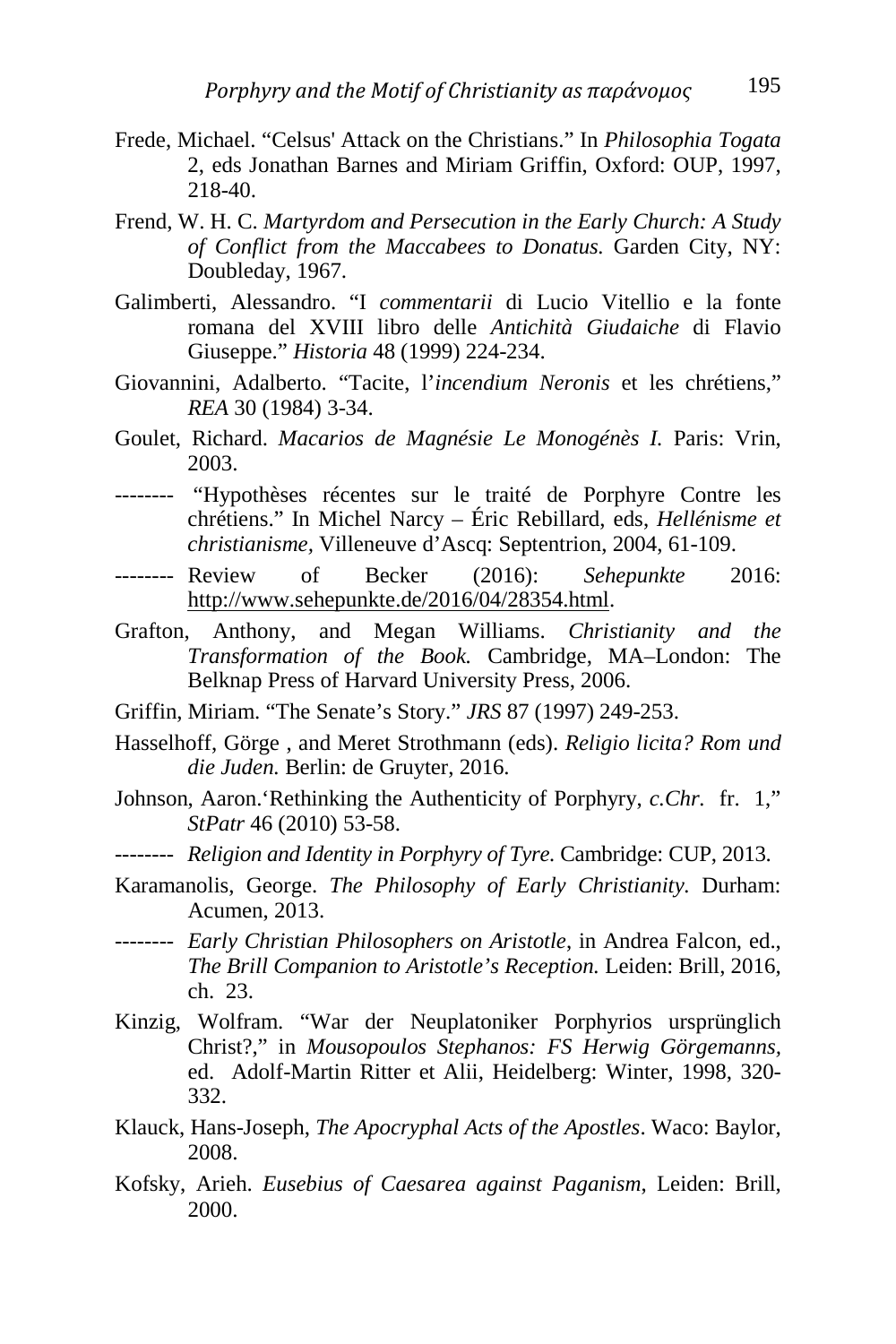- Labahn, Michael and Outi Lehtipuu, eds. *People under Power: Early Jewish and Christian Responses to the Roman Empire.* Amsterdam: Amsterdam University, 2015.
- Magny, Ariane. *Porphyry in Fragments.* Aldershot: Ashgate, 2014.
- Männlein-Robert, Irmgard (ed.). *Die Christen als Bedrohung?: Text, Kontext und Wirkung von Porphyrios.* Roma Aeterna, 5. Stuttgart: Franz Steiner Verlag, 2017.
- Markschies, Christoph. *Hellenisierung des Christentums: Sinn und Unsinn einer historischen Deutungskategorie.* Leipzig: Evangelische Verlagsanstalt, 2012.
- Martens, Peter. "Embodiment, Heresy, and the Hellenization of Christianity: The Descent of the Soul in Plato and Origen." *HTR* 108 (2015) 594-620.
- Morlet, Sebastien (ed.) *Le traité de Porphyre contre les chrétiens: un siècle de recherches, nouvelles questions.* Paris: Institut d'Études Augustiniennes, 2011.
- Muscolino, Giuseppe (tr.). *Porfirio, Contro i Cristiani.* Milan: Bompiani, 2009.
- Navarra, I. "Tiberius, emperor." In *Encyclopedia of Ancient Christianity,*  ed. Angelo Di Berardino. Downers Grove, IL: InterVarsity, 2014, 788-789.
- Peppe, Leo. "I *senatusconsulta* come alternativa alla legge comiziale." In *Leges publicae*, ed. Jean-Louis Ferrary, Pavia, 2012, 627-705.
- Pouderon, Bernard. "Quelques pistes nouvelles pour la compréhension de la construction de l'*Apologie* de Justin," in *Pascha nostrum Christus: Essays in Honour of Raniero Cantalamessa,* eds. Pier Franco Beatrice – Bernard Pouderon, Paris: Beauchesne, 2016, 85-107.
- Rajak, Tessa. "Was There a Roman Charter for the Jews?" *JRS* 74 (1984), 107-123.
- Ramelli, Ilaria.'Il senatoconsulto del 35 contro i Cristiani in un frammento porfiriano," prefaced by Marta Sordi, *Aevum* 78 (2004) 59-67.
- -------- "Origen and the Stoic Allegorical Tradition: Continuity and Innovation," *InvLuc* 28 (2006), 195-226.
- -------- 'Origen, Patristic Philosophy, and Christian Platonism: Re-Thinking the Christianization of Hellenism," *VigChr* 63 (2009), 217-63.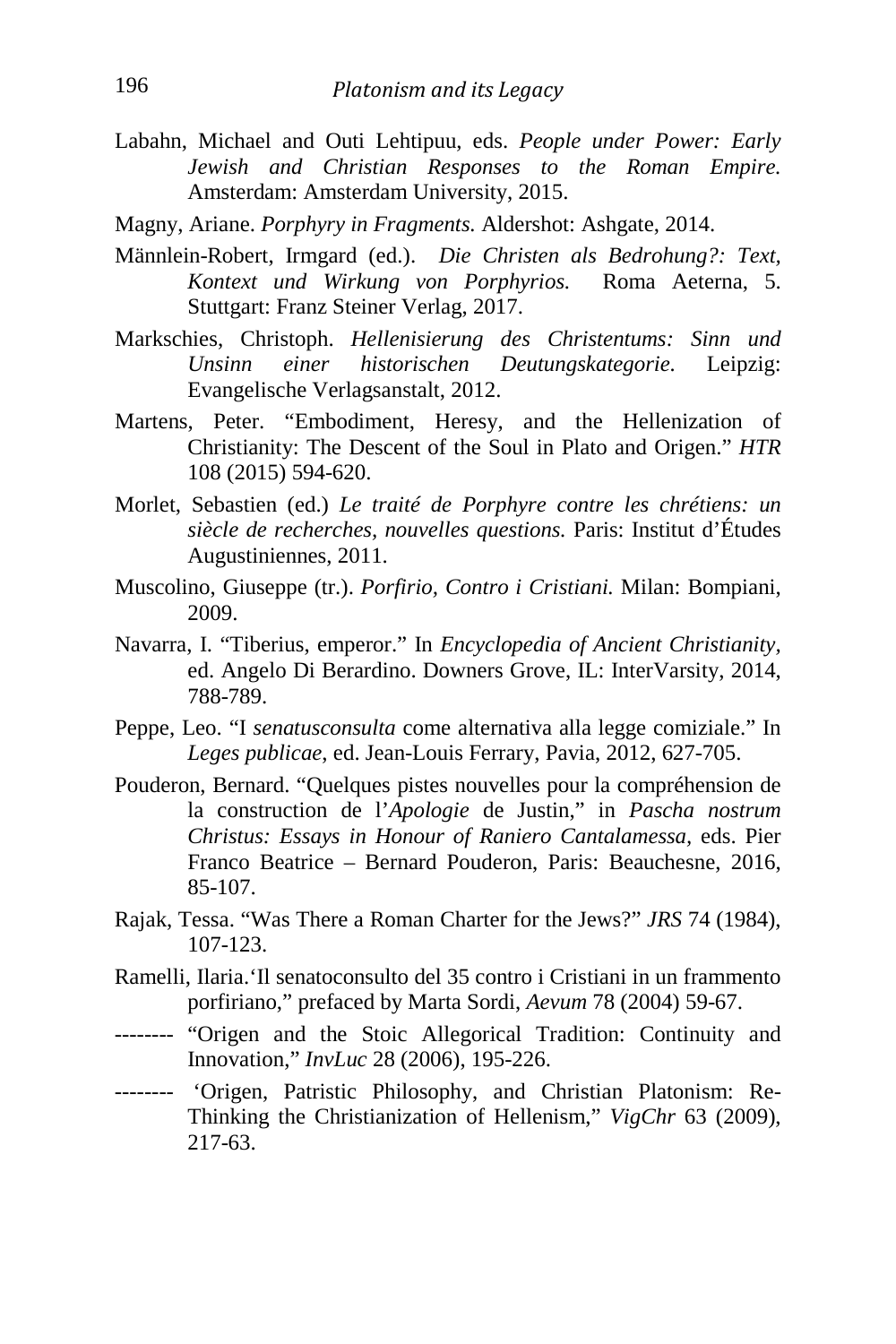- Ramelli, Ilaria.*Bardaisan of Edessa: A Reassessment of the Evidence and a New Interpretation, also in the Light of Origen and the Fragments from Porphyry.* Piscataway: Gorgias, 2009a.
- -------- "The Philosophical Stance of Allegory in Stoicism and its Reception in Platonism, "Pagan" and Christian: Origen in Dialogue with the Stoics and Plato." *International Journal of the Classical Tradition* 18,3 (2011) 335-371.
- -------- *The Christian Doctrine of Apokatastasis: A Critical Assessment from the New Testament to Eriugena*. Leiden: Brill, 2013.
- -------- "Constantine and the Legal Recognition of Christianity: What Changed, and Some Historical Forerunners" *Vox Patrum* 34 (2014) t. 61, 55-72.
- -------- "Origen and the Platonic Tradition." In *Plato and Christ: Platonism in Early Christian Theology*, special issue of *Religions*, ed. J. Warren Smith, 2017, 8(2), 21, doi:10.3390/rel8020021.
- -------- Christian Apokatastasis and Zoroastrian Frashegird: The Birth of Eschatological Universalism, «Religion and Theology» 24, 3-4 (2017a) 350-406. DOI: 10.1163/15743012-02403007
- -------- "Proclus of Constantinople and Apokatastasis." In *Proclus and his Legacy,* eds David Butorac and Danielle Layne, Berlin: de Gruyter, 2017b, 95-122.
- -------- "Allegorising and Philosophising." In *Oxford Handbook of Greek and Roman Mythography*, eds. R. Scott Smith and Stephen M. Trzaskoma, Oxford: OUP, 2020.
- -------- *Origen of Alexandria Philosopher and Theologian*. In preparation.
- Rhee, Helen. *Early Christian Literature: Christ and Culture in the Second and Third Centuries.* Oxford: OUP, 2005.
- Rüpke, Jörg. *Religion of the Romans*. Cambridge: Polity Press, 2007.
- —. *From Jupiter to Christ*. Oxford: OUP, 2014.
- Santangelo, Federico. "Enduring Arguments: Priestly Expertise in the Early Principate." *TAPA* 146 (2016) 349-76.
- Saxer, Victor. "Martyrium Apollonii Romani." *Rendiconti della Pontificia Accademia di Archeologia* 55-56 (1982-84) 265-298.
- Schott, Jeremy. "Porphyry on Christians and Others: Barbarian Wisdom, Identity Politics, and Anti-Christian Polemics on the Eve of the Great Persecution." *JECS* 13 (2005) 277-314.
- -------- "The Hellene." In *Macarius, Apocriticus*, trans. Jeremy Schott and Mark Edwards. Liverpool: University, 2015.
- Scott, Mark. *Journey Back to God: Origen on the Problem of Evil.*  Oxford: OUP, 2012.